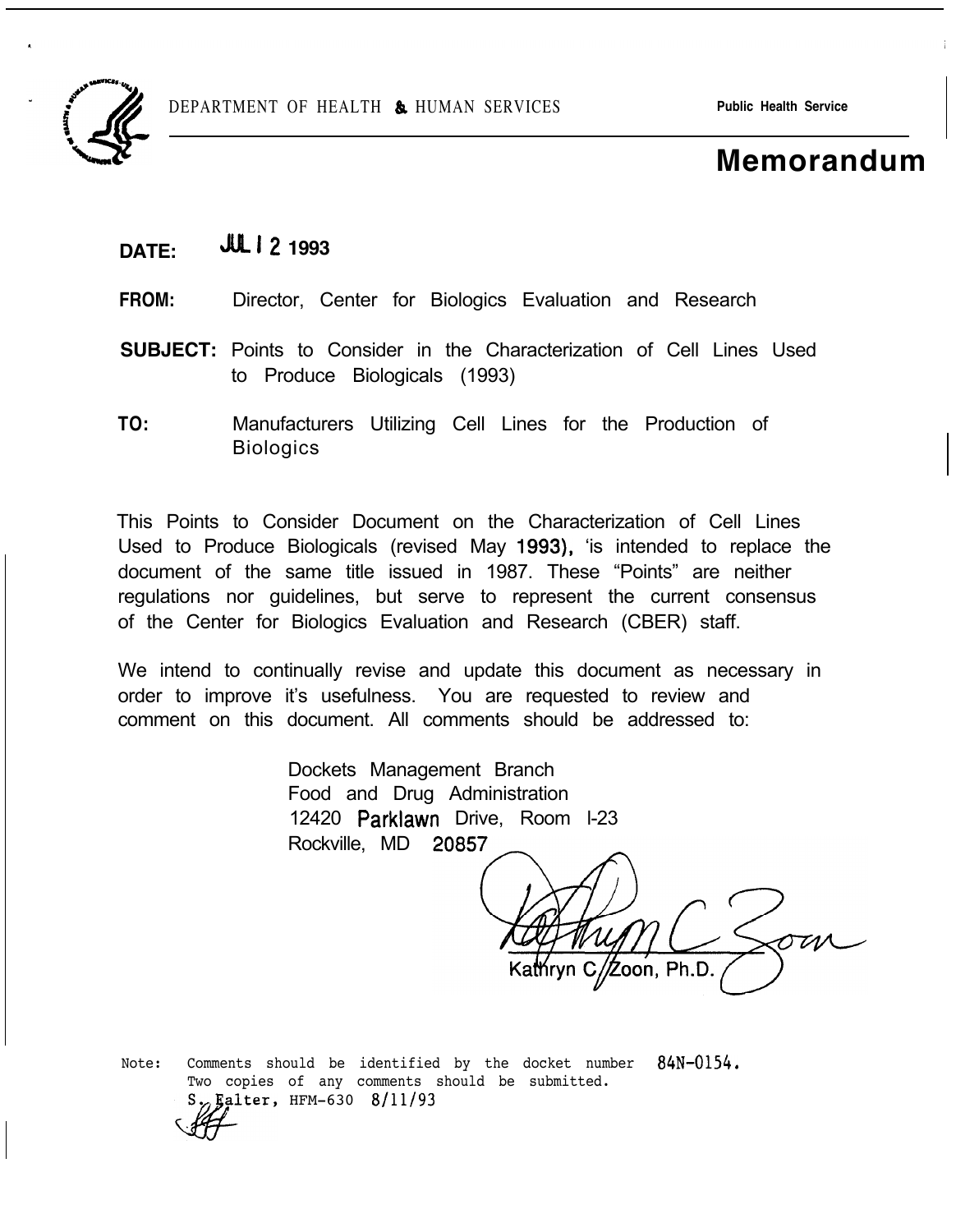#### **[DOCKET NO. 84N-01541**

#### **DRAFT OF POINTS TO CONSIDER IN THE CHARACTERIZATION OF CELL LINES USED TO PRODUCE BIOLOGICALS (1993)**

**Submit written comments on this draft to:**

**Dockets Management Branch (HFA-305) Food and Drug Administration rm. l-23, 12420 Parklawn Dr. Rockville, MD 20857**

**Submit written requests for single copies of this draft to:**

 $\mathbf{v}$ 

**Congressional and Consumer Affairs Branch (HFM-12) Food and Drug Administration 1401 Rockville Pike, Suite 200N Rockville, MD 20852-1448**

For further information about this draft, contact:

**Center for Biologics Evaluation and Research (HFM-20) Food and Drug Administration 1401 Rockville Pike, Suite 200N Rockville, MD 20852-1448 301-402-3190**

**Comments and requests should be identified with the docket number** found in brackets in the heading of this document.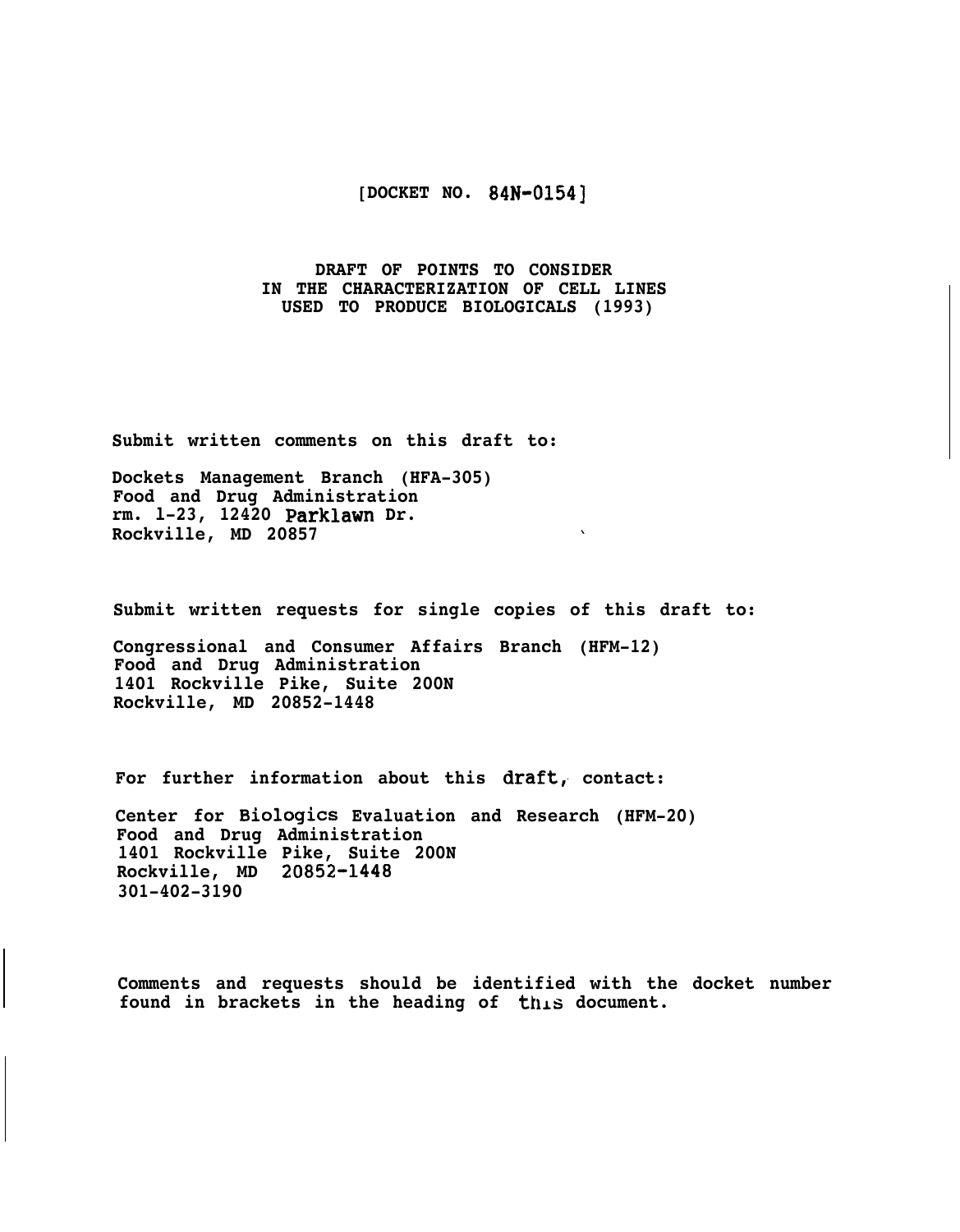## POINTS TO CONSIDER IN THE **CHARACTERIZATION OF CELL LINES** USED TO PRODUCE BIOLOGICALS (1993)

# **CENTER FOR BIOLOGICS EVALUATlON AND RESEARCH**

FOOD AND DRUG ADMINISTRATION

| <b>Table of Contents</b> |      |                                                                                       |                                                | Page           |
|--------------------------|------|---------------------------------------------------------------------------------------|------------------------------------------------|----------------|
| Ι.                       |      | <b>INTRODUCTION</b><br>HISTORY AND GENERAL CHARACTERISTICS OF THE<br><b>CELL LINE</b> |                                                |                |
| П.                       |      |                                                                                       |                                                |                |
|                          |      | Α.                                                                                    | History of the Cell Line                       | $\overline{7}$ |
|                          |      | В.                                                                                    | General Characteristics of the Cell Line       | 8              |
|                          | III. | THE CELL BANK SYSTEM                                                                  |                                                |                |
|                          |      | Α.                                                                                    | <b>Generation of Cell Banks</b>                | 8              |
|                          |      | В.                                                                                    | Storage of the Cell Banks                      | 9              |
|                          |      | C.                                                                                    | Cell Bank Qualification                        | 10             |
|                          | IV.  |                                                                                       | <b>PRODUCTION CULTURES AND PRODUCT TESTING</b> | 12             |
|                          |      | Α.                                                                                    | <b>Cell Culture Media</b>                      | 12             |
|                          |      | B.                                                                                    | <b>Management of Cell Cultures</b>             | 14             |
| V.                       |      | <b>QUALITY CONTROL TESTING</b>                                                        |                                                |                |
|                          |      | Α.                                                                                    | Tests for the Presence of Bacteria and Fungi   | 17             |
|                          |      | В.                                                                                    | Tests for the Presence of Mycoplasmas          | 17             |
|                          |      | C.                                                                                    | Tests for the Presence of Viruses              | 17             |
|                          |      | D.                                                                                    | Tumorigenicity Testing                         | 22             |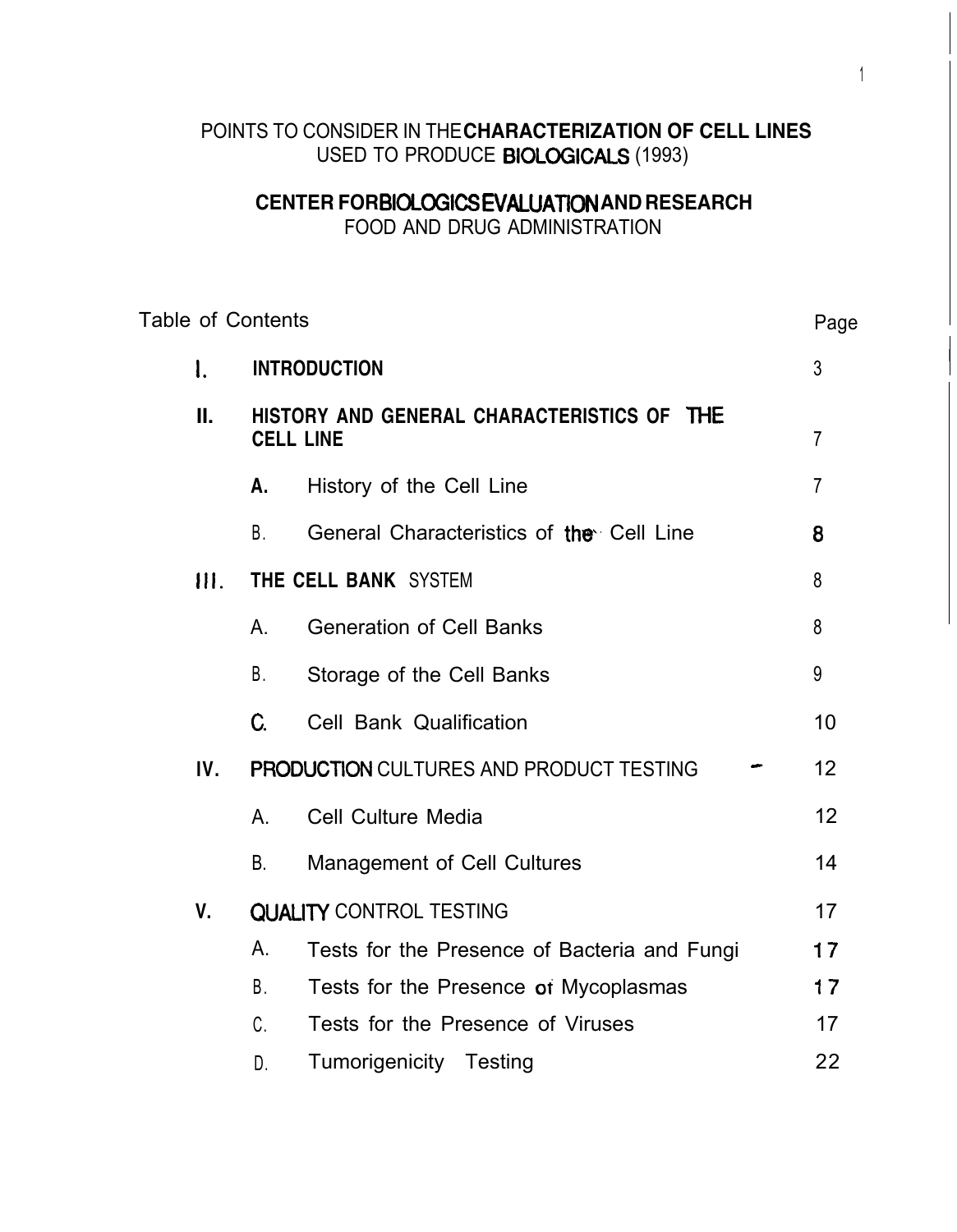| VI. | VALIDATION OF VIRAL ELIMINATION | 24                                                                                             |    |  |  |  |
|-----|---------------------------------|------------------------------------------------------------------------------------------------|----|--|--|--|
|     | A. Design.                      |                                                                                                | 26 |  |  |  |
|     | Interpretation.<br>В.           | 30                                                                                             |    |  |  |  |
|     | C. Statistics                   |                                                                                                |    |  |  |  |
|     | D. Revalidation                 |                                                                                                | 32 |  |  |  |
|     |                                 |                                                                                                |    |  |  |  |
|     | VII. CONCLUSION                 |                                                                                                | 32 |  |  |  |
|     | VIII. REFERENCES                |                                                                                                | 34 |  |  |  |
| IX. | ATTACHMENT #1:                  | Letter to Manufacturers Requesting<br>Identification of Bovine/Ovine<br>Components and Sources | 36 |  |  |  |
| X   | <b>ATTACHMENT #2:</b>           | <b>Recommended Test Procedures for</b><br>Mycoplasmas                                          | 38 |  |  |  |

2

 $\ddot{\phantom{1}}$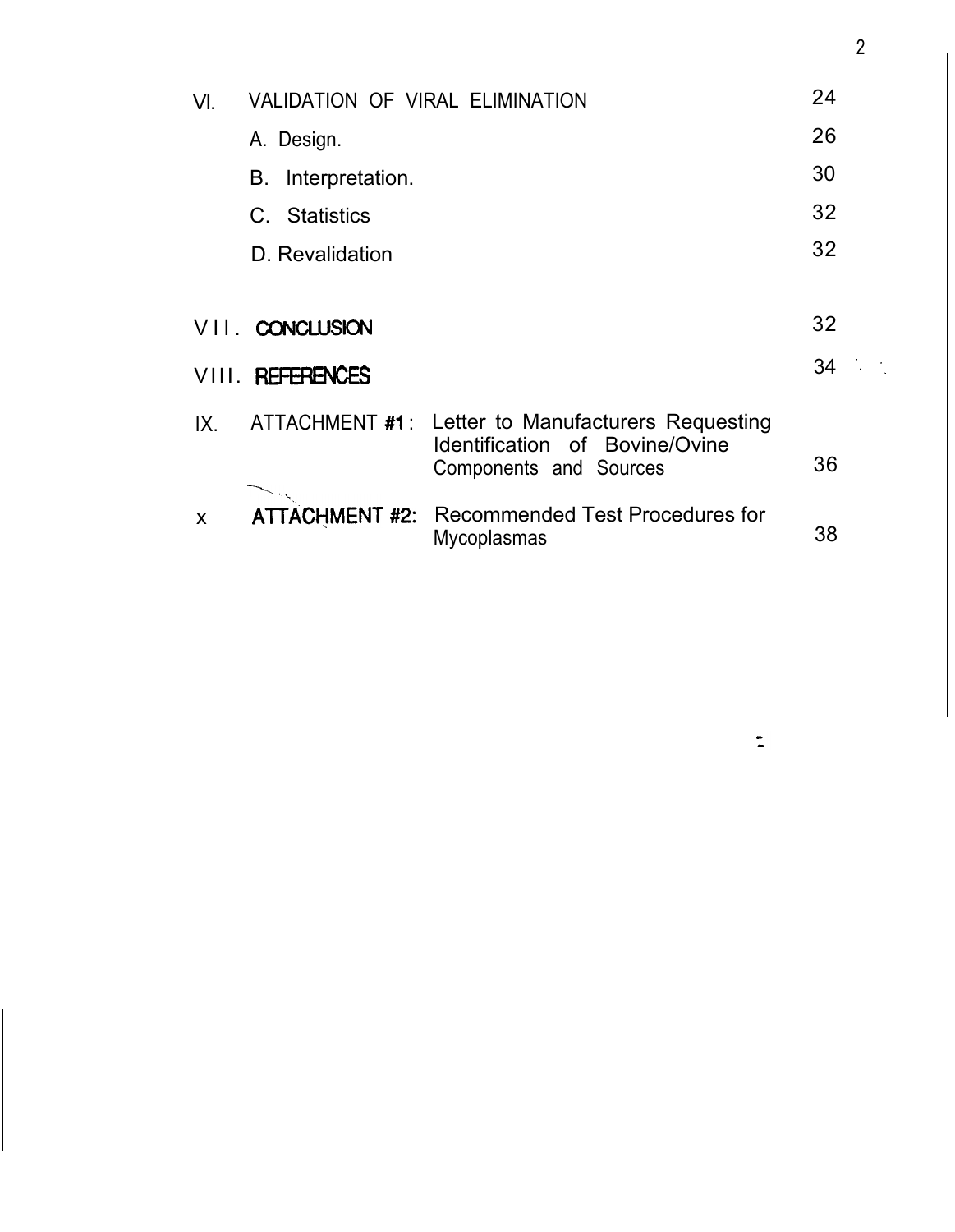#### I. INTRODUCTION

This document is concerned with the characterization of cell lines used to produce biological products which are subject to **licensure** under the U.S. Public Health Service Act and also with the identification of possible adventitious infectious agents from the cell lines which might contaminate the final product. The existing general regulations in 21 CFR 200 et seq. and 21 CFR 600 et seq. and especially 21 CFR 610.18 et seq. embody requirements with objectives that the final product be uniform, consistent from lot-to-lot and free from adventitious infectious agents. This document provides information that may be useful to manufacturers in achieving these objectives, but does not create new requirements or rights.

Advances in biotechnology are occurring rapidly. Each new product should be evaluated in light of its own particular characteristics and the cell line and manufacturing process being used. Therefore, information in this document is subject to change as new and significant findings become available. Accordingly, this discussion should be interpreted as raising scientific issues that manufacturers who produce biological products from cell lines should consider both during product development under investigational new drug applications (INDs) and before submitting product license applications (PLAs). Existing general regulations, 21 CFR 200 series and 600 series, are also broadly relevant and should be consulted.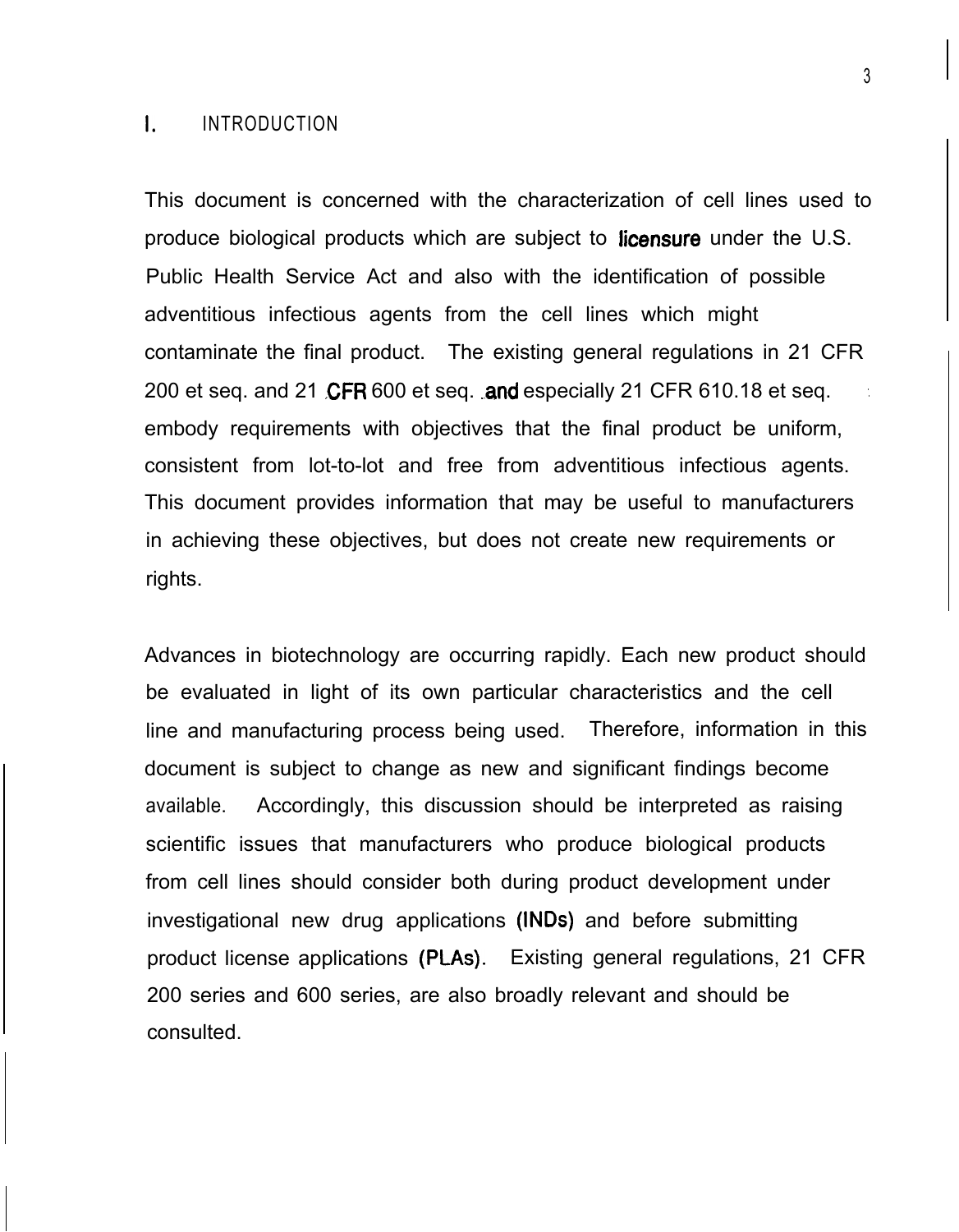These points are not all-inclusive. Alternative approaches may well be suitable in specific situations, and certain aspects may not be applicable to all situations. Furthermore the scientific basis for determining the appropriateness of the points specified for consideration here is developing rapidly and more appropriate approaches may be developed in the future. Therefore, the Center for Biologics Evaluation, and Research (CBER) will review the adequacy of testing of **any** cell line *on* a case-bycase basis.

This document supersedes the "Points to Consider (PTC) in the Characterization of Cell Lines Used to Produce Biologicals (1987)" and reflects a number of changes emanating from several international workshops held since that time  $(1,2)$ . As stated in the 1987 PTC, the current approach to working with cell lines to produce biological products focuses on:

- 1. production, identification and characterization of the cell substrate;
- 2. validation of the manufacturing process for removal and/or inactivation of adventitious agents; and
- 3. testing of the bulk and final product to assure safety.

However, it should be noted that a number of tests previously recommended have been revised or eliminated. Specifically:

<sup>1</sup>. Karyology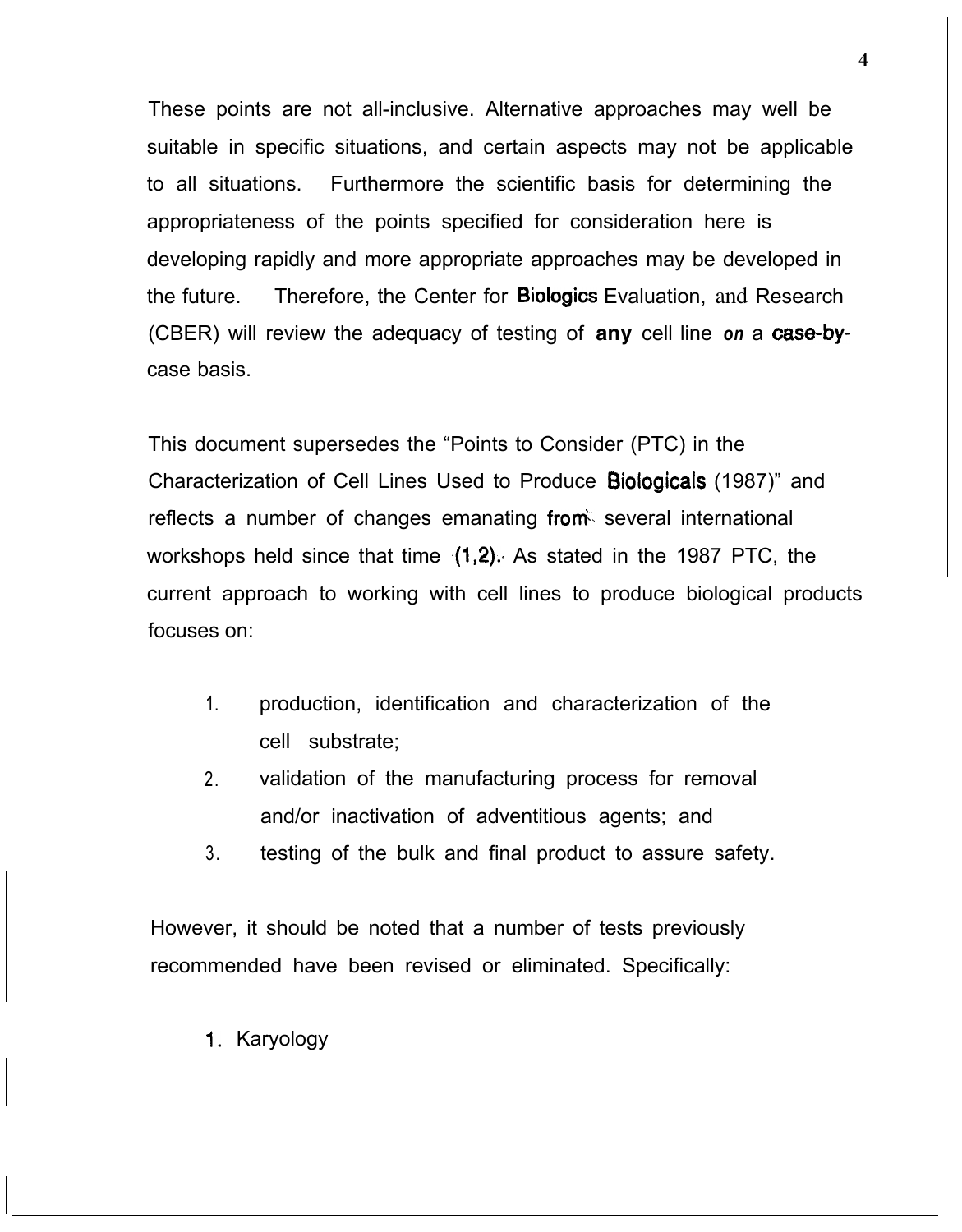In 1978 an ad hoc committee met to revise the recommendations on karyology control. The Committee's report was published in 1979 (3). The detailed characterization and monitoring procedures described in 1979 applied specifically and are still applied to diploid cell lines used for the production of, for example, live virus vaccines. However, the utility of katyology for the characterization of continuous cell lines is probably minimal; therefore, routine karyology is not recommended in these circumstances.

#### 2. Tumorigenicity testing

Experience has shown that virtually all **continuous** cell lines of rodent origin are tumorigenic; therefore, rodent cells need not be tested for tumorigenicity. Human epithelial cells and all cells used for live virus vaccine production should, however, be tested for tumorigenicity. In addition, some special cases regarding somatic cell or gene therapy may require tumorigenicity testing.

#### 3. Oncogene testing

Recent studies indicating that oncogenes may be involved in normal cell growth suggest that testing for endogenous oncogenes is not necessary.

The results of tests described in this document may be submitted to support the acceptability of a cell line to produce a biological product: In general, testing should be performed in compliance with Good Laboratory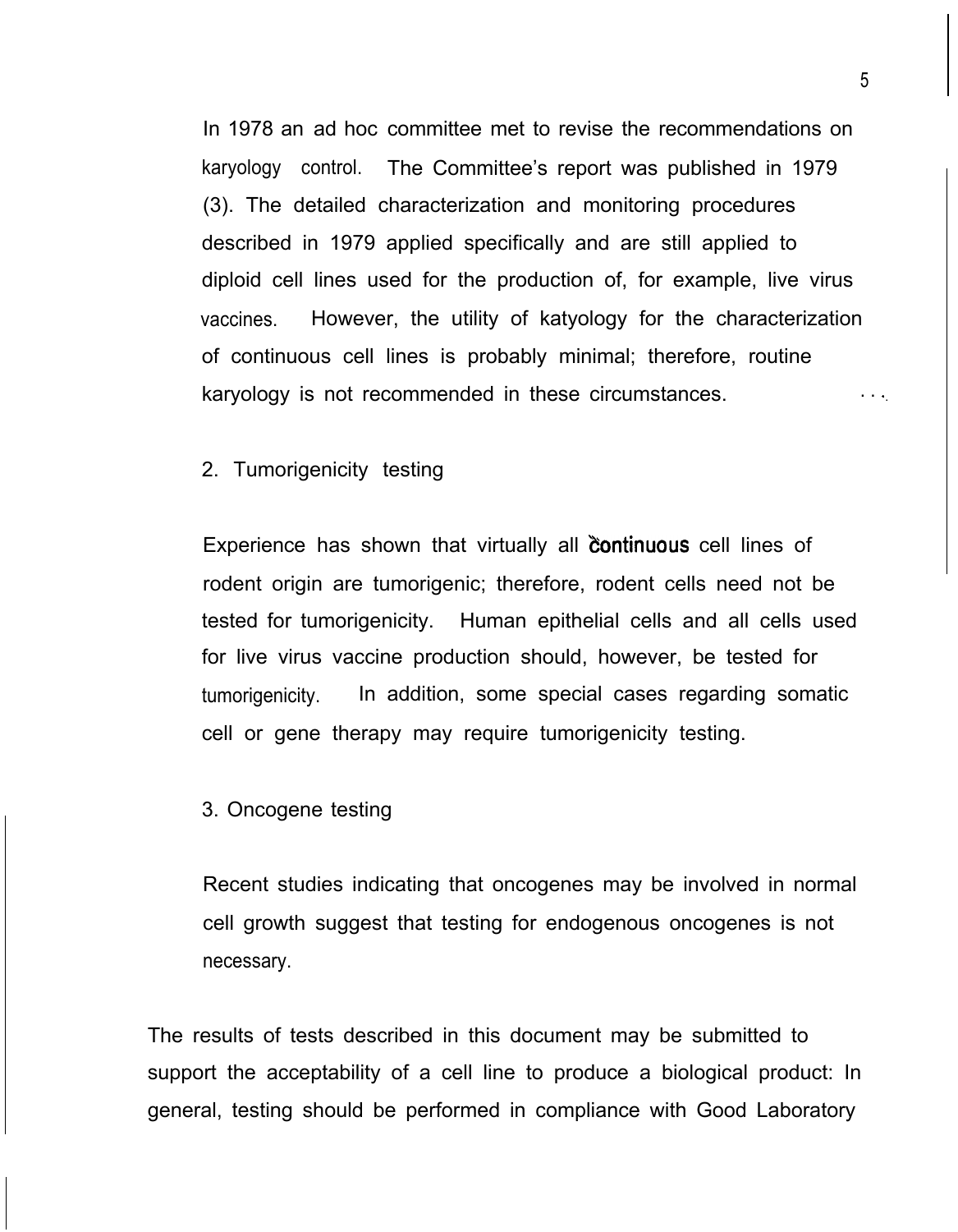Practice requirements (21 CFR 58). These tests should not be interpreted as checklists. Rather, the selection of tests depends on many variables such as the nature of the cell line, the manufacturing situation and the product indication. In addition, the amount of testing that is needed may be greater to support approval of a PLA than that for an IND application. The testing required for initiating clinical trials depends on the product and its use. The points discussed here do not generally address the basis for test selection due to the variety of issues each manufacturer must consider when making these decisions.

The characterization of a cell line intended for use in the manufacture of biologicals includes:

- 1. history and general characteristics of the cell line;
- 2. the cell bank system; and
- 3. quality control testing.

In addition, in many cases there is need for validation studies  $\mathbf{\dot{p}}$  virus removal and inactivation by the manufacturing process.

Additional information concerning the testing of cell lines used to produce monoclonal antibodies and recombinant DNA technology products for in *vivo* and select *in vitro* use may be found in the "Points to Consider in the Manufacture and Testing of Monoclonal Antibody Products for Human Use (June 1907)" (now under revision), "Points to Consider in the Production and Testing of New Drugs and Biologicals Produced by Recombinant DNA Technology (April 1985)" and the supplement to the recombinant DNA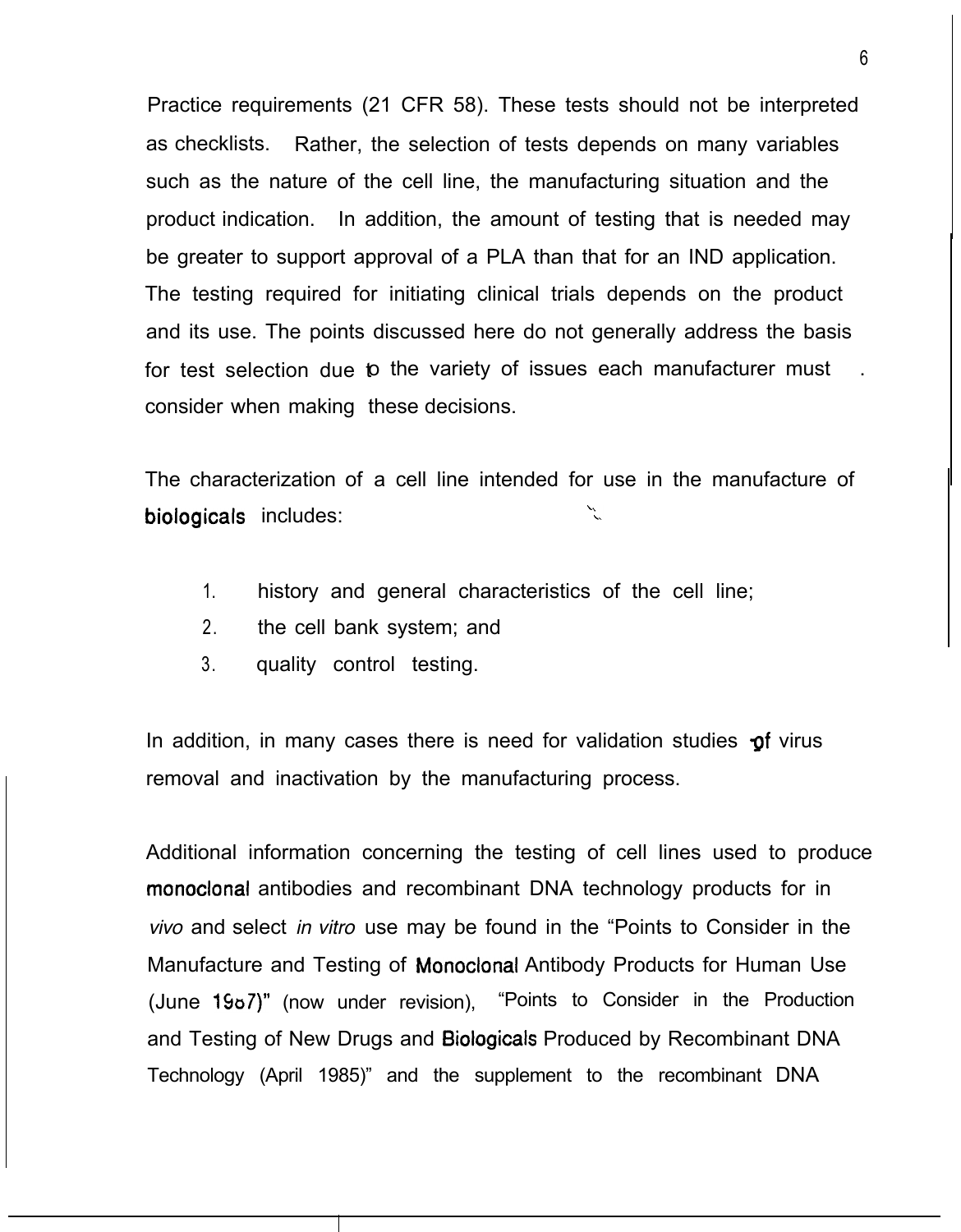Points to Consider, "Nucleic Acid Characterization and Genetic Stability (1992)." If a cell line or cells are to be returned into humans to produce its biological product(s) *in vivo*, then the "Points to Consider in Human Somatic Cell Therapy and Gene Therapy (1991)" and also the Points to Consider in the Collection, Processing and Testing of Ex-Vivo-Activated Mononuclear Leukocytes for Administration to Humans (1989) should be consulted.

## II. HISTORY AND GENERAL CHARACTERISTICS OF THE CELL LINE

A. History of the Cell Line

The history of any cell line used for the production of biological products should include, when possible:

- 1. age, sex and species of the donor;
- 2. for human cell lines, the donor's medical history and if available, the results of tests performed on the donor for the detection of adventitious agents:

 $\mathcal{L}$ 

- 3. culture history of the cell line including methods used for the isolation of the tissues from which the line was derived, passage history, media used and history of passage in animals, etc.;
- 4. previous identity testing and the results of all available adventitious agent testing.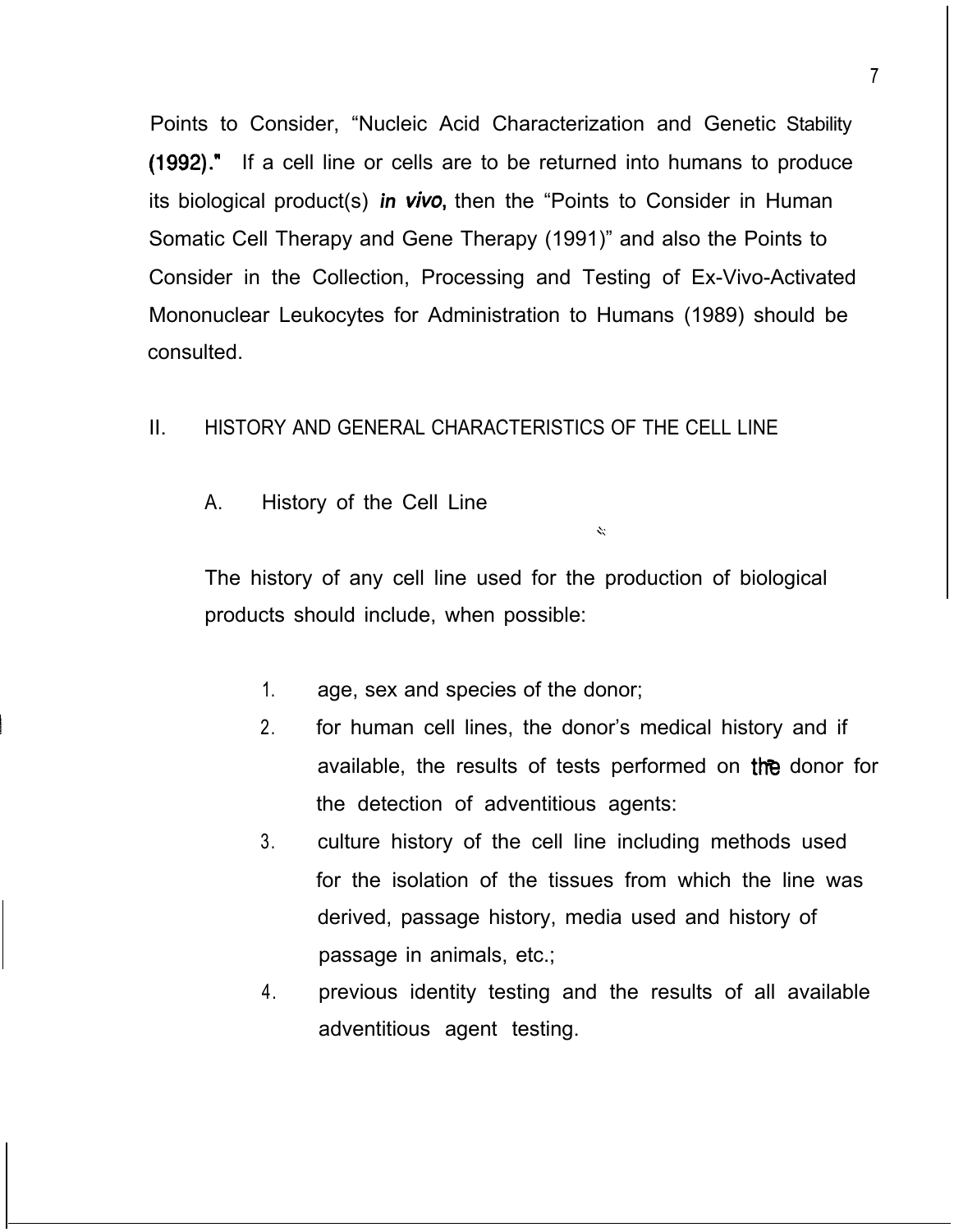## 8. General Characteristics of the Cell Line

The growth pattern and morphological appearance of the cell line should be determined and should be stable from the master cell bank to the end-of-production ceils [Points to Consider: "Nucleic Acid Characterization and Genetic Stability (1992)"]. If there are specific markers that may be useful in characterizing the ceil line (such as marker chromosomes, specific surface markers), these should be characterized for stability. If the cells have an identified finite life expectancy, the total number of population doubling levels through senescence should be determined.

### III. THE CELL BANK SYSTEM

#### A. Generation of Cell Banks

Once a cell line is chosen as the biological source of a product, a cell bank system should be generated to assure that an adequate supply of equivalent cells exist for use over the entire life span of the product. In addition to providing a constant supply of starting material, the advantages of a cell bank system include allowing for a detailed characterization of the cell line and decreasing the likelihood and increasing the detection of both cell line crosscontamination and adventitious agent contamination. Ordinarily, the cell bank system would consist of two tiers: a master cell bank (MCB) and a manufacturer's working cell bank (MWCB).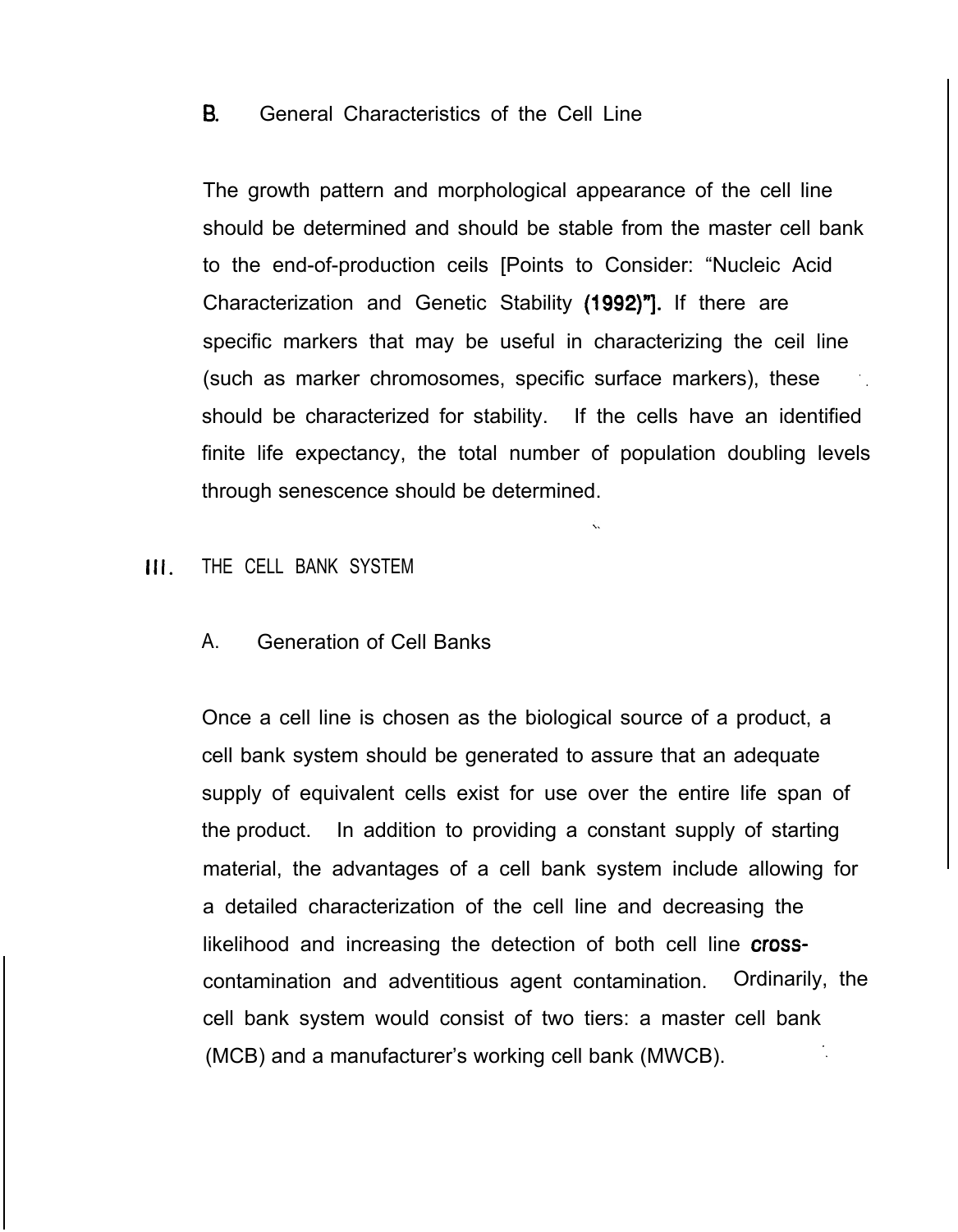The Master Cell Bank is defined as a collection of cells of uniform composition derived from a single tissue or cell. It is cryopreserved in **aliquots** stored in the liquid or vapor phase of liquid nitrogen. The MCB for a diploid cell line should be prepared from cells at a low population doubling level.

The Manufacturer's Working Cell **Bank (MWCB) is derived** from one or more ampules..of the MCB. The .MCB source cells **are** expanded by , serial subculture up to a passage number selected by the manufacturer and approved by CBER. At that point the cells are combined into one pool, dispensed into individual ampules and cryopreserved to form the MWCB. One  $o^*$  more such ampules from the MWCB would be used for the production of a lot of a biological product. If cells from more than one MWCB ampule are used, the cell suspensions should be pooled at the time of thawing. The population doubling level of cells used for production should not exceed an upper limit based on written. criteria established by the manufacturer.

#### B. Storage of the Cell Banks

Both the MCB and the MWCB should be stored in either the liquid or vapor phase of liquid nitrogen. The location, identity and inventory of individual ampoules of cells should be thoroughly documented. It is recommended that the MCB and MWCB should each be stored in two or more widely separate areas within the production facility as well as at a distant site in order to avoid loss of the cell line.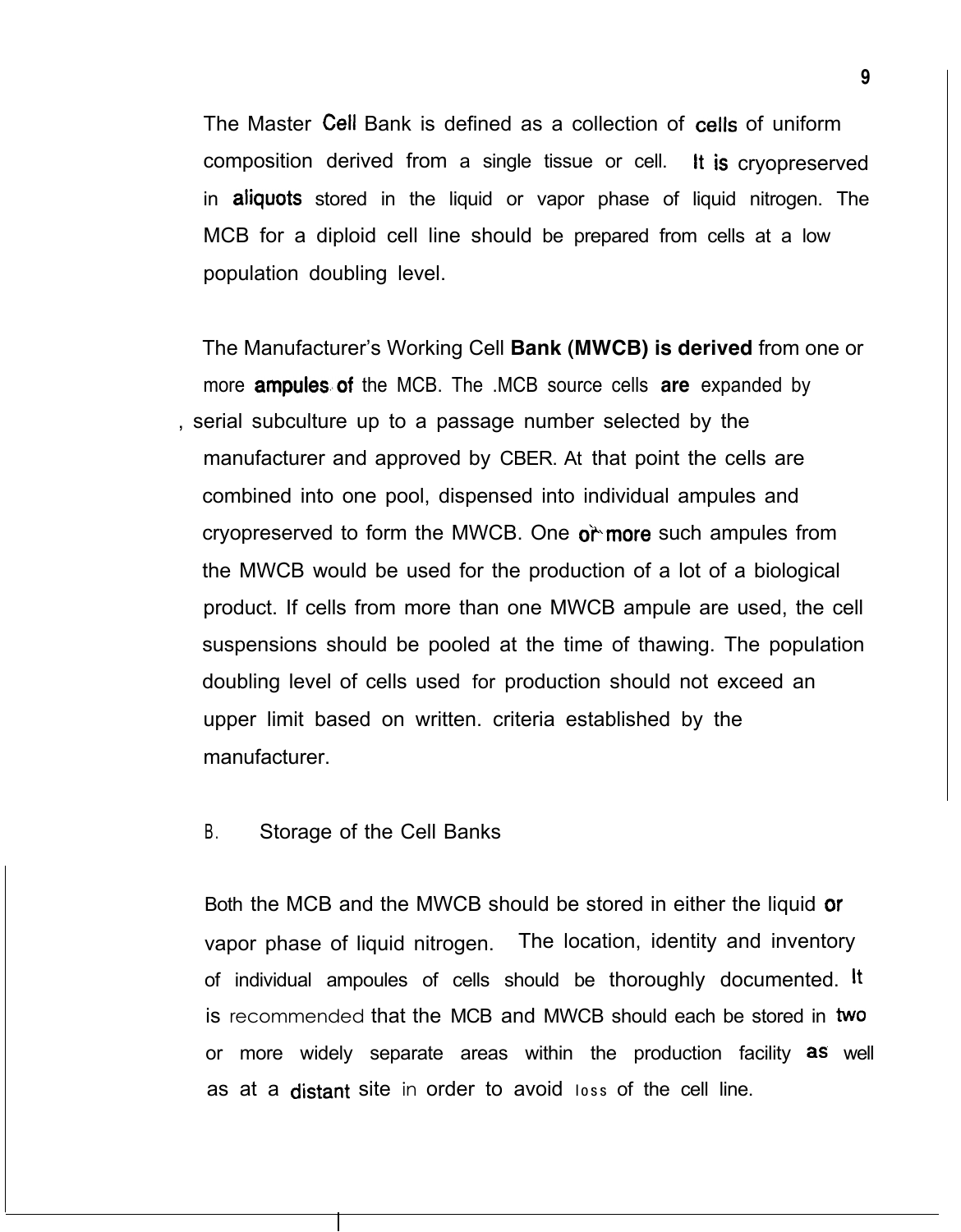#### C. Cell Bank Qualification

### 1. The Master Cell Bank

Testing to qualify cell banks should be done either on an aliquot of the cell bank or on cell cultures derived from the cell bank, as appropriate. Testing to qualify the MCB includes testing to demonstrate freedom from adventitious agents and identity testing. The testing for adventitious agents should include tests for bacteria, fungi, mycoplasmas and for viruses. Testing for adventitious viruses should include routine *in viva* and cell culture inoculation tests and any other specific tests that are warranted, based on the passage history of the cell line, to detect possible contaminating viruses. Some of the tests which are relevant in selected circumstances are described in part V. Finally, testing should be performed in most circumstances to determine if the cells produce retroviruses or retrovirus particles. This testing is also described in part V.

Extensive identity testing of the MCB should be done once and should include all tests needed to establish all significant properties of the cells and the stability of these properties throughout the manufacturing process. Such characteristics should include: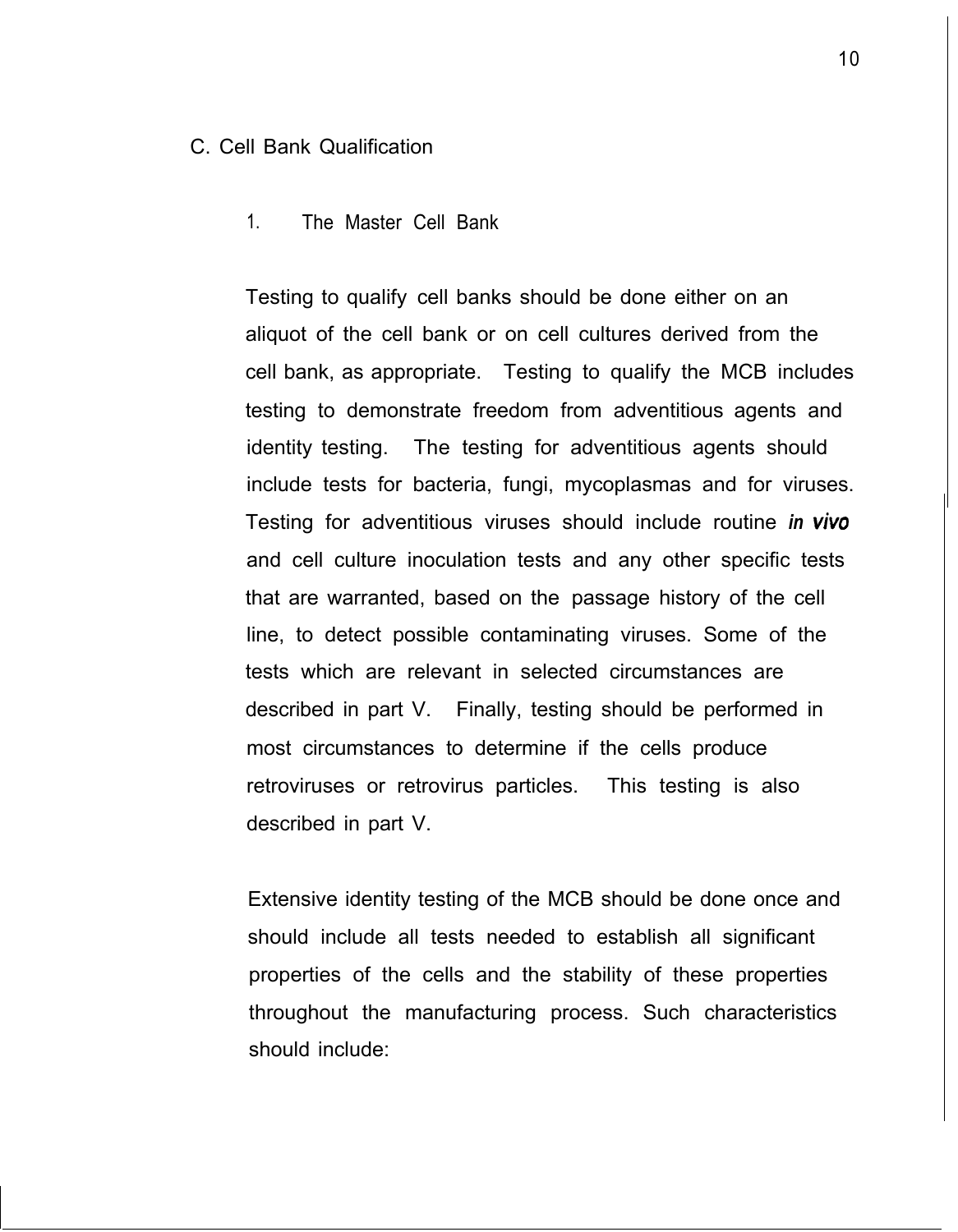- a. morphology, as determined by light and electron microscopy;
- b. species of origin (and sex, if human);
- c. split ratio;
- d. data demonstrating that the ceils can be used for their intended purpose. If the ceils contain an expression system to produce a recombinant DNAderived protein, data should be obtained to demonstrate the copy number and physical state of the expression system and the quality and quantity of the protein it produces ( see Points to Consider on rDNA products) ;
- e. a meaningful test should be performed which will also be performed for routine identity testing of production cultures used for each lot of product; and
- f. other such tests which may be useful for demonstrating that the cell bank is comprised of cells with the intended characteristics.

<u>I i svjetski postava i svoji s objavlja i svoji s objavlja i stari s objavlja i stari s objavlja i stari s ob</u>

2. Manufacturers' Working Cell Bank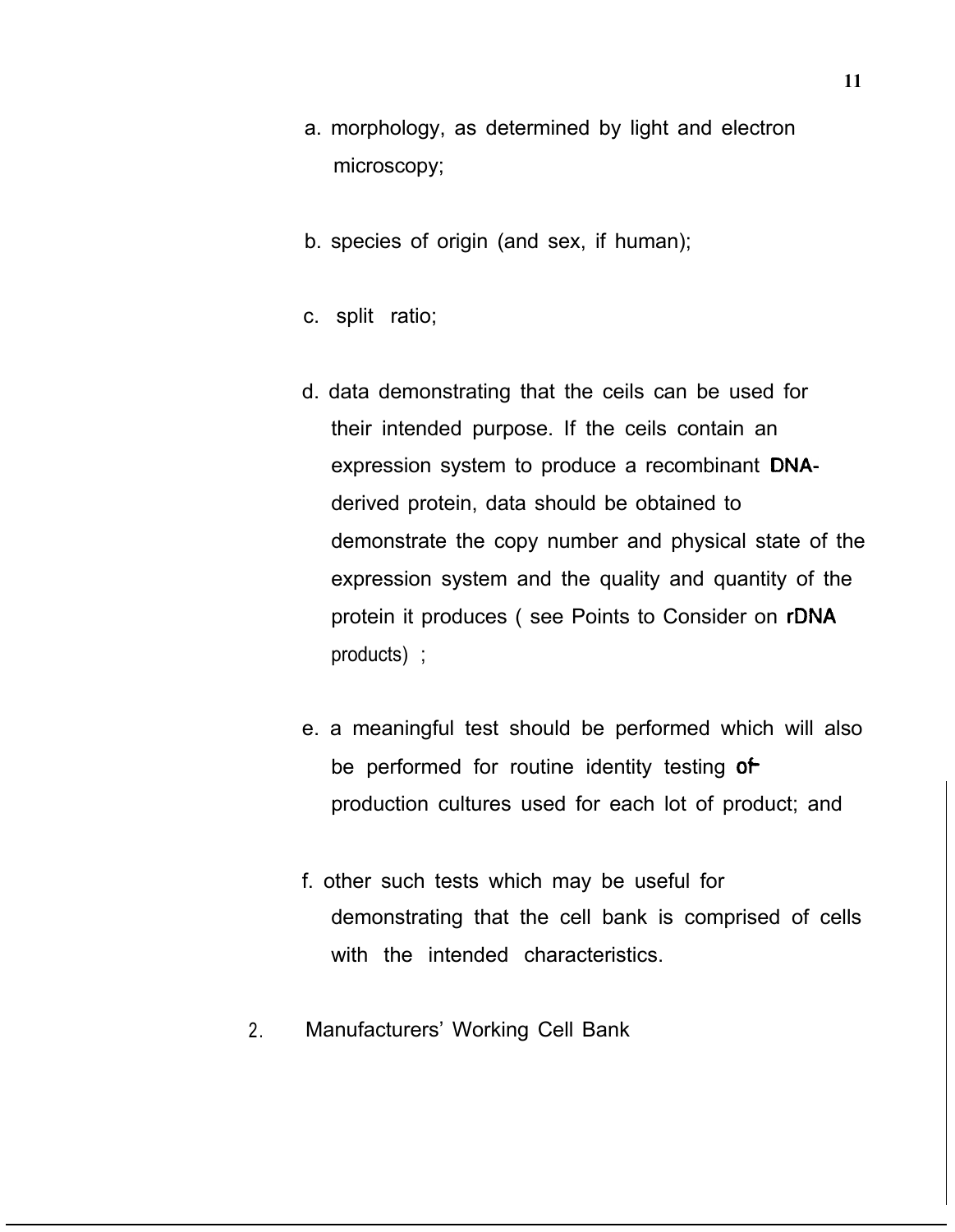The MWCB being derived from the MCB and propagated for an approved number of passages in tissue culture, only needs to be spot checked for contaminants that may have been introduced from the culture medium, Recommended tests include sterility, mycoplasma, routine virus (in vitro and in vivo) tests and cell line authenticity to check for cell line cross-contamination.

When a manufacturer moves from a serum containing to a serum free defined growth medium,it is suggested that the cells which are weaned into the serum free medium should be recloned to establish a new MCB and MWCB of cells for optimal growth in the defined medium.

## IV. PRODUCTION CULTURES AND PRODUCT TESTING

Quality control of cell substrates used for production is an important part of product quality control. Specific areas to be addressed include cell culture media, management of cell cultures, and specific testing.

A. Cell Culture Media

Accurate records should be kept of the composition and source of the cell culture medium. In cases where the manufacturer of a biological product uses a proprietary medium or medium supplement, the manufacturer of the medium or medium supplement may be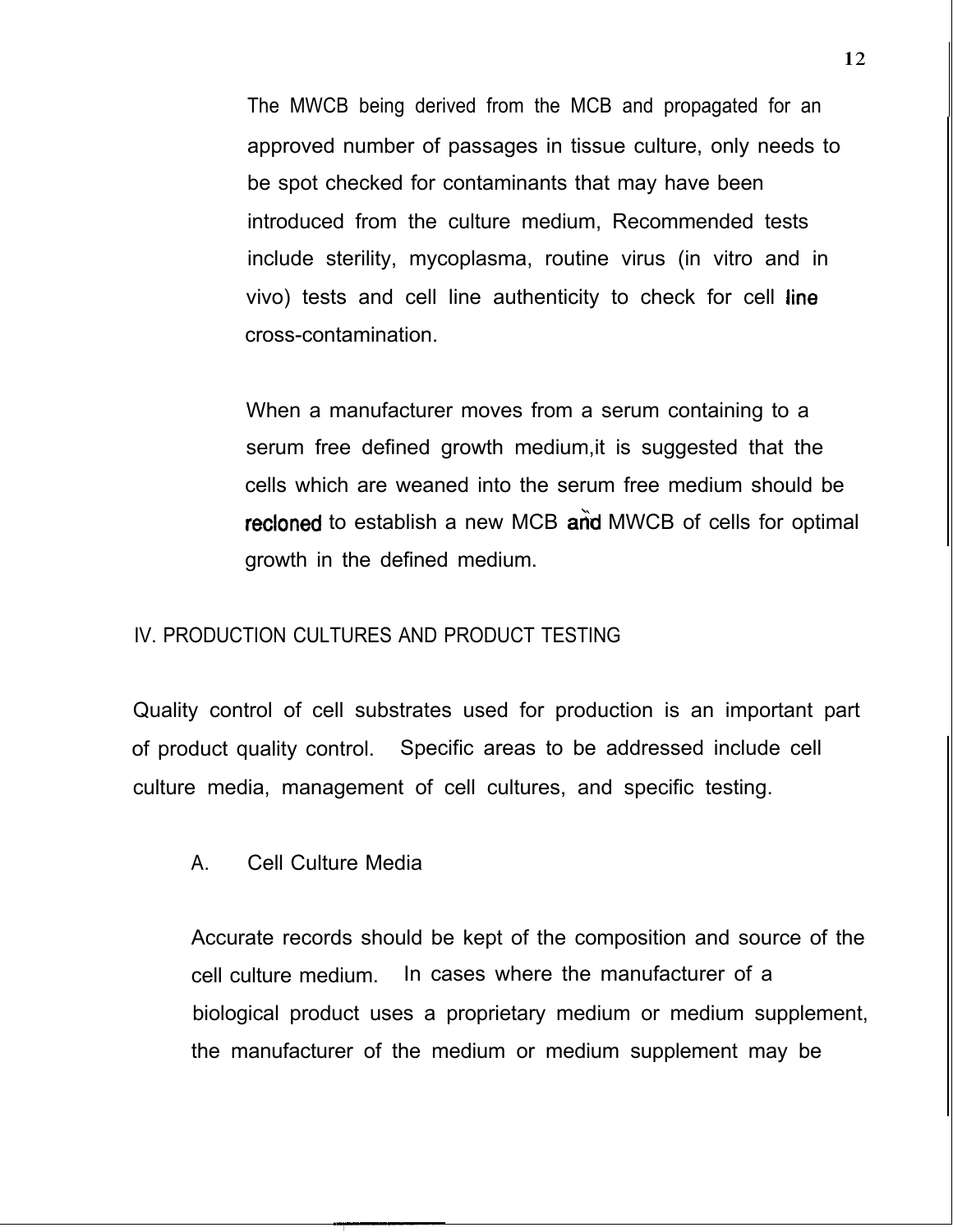required to Supply the necessary data directly to CBER, in the form, for example, of a Master File Application.

If serum or additives derived from animal sources are added to the cell culture medium, they should be certified to be free from contaminants and adventitious agents, such as the agent responsible for the production of Bovine Spongiform Encephalopathy. Information should be provided with regard to the identity and source of, and testing for adventitious agents carried out on these additives. Acceptance of certified raw materials based on certification provided by the supplier should be based on a determination by the manufacturer accepting the product that the process used for certification is sufficient.

Since animal serum may produce allergic responses in human subjects, attempts should be made to reduce serum levels required for the propagation of production cell cultures as much as possible. The residual amount of serum or additives in the final **product** should be determined, and shall not exceed 1 :I ,000,000(21 CFR 610.15(b)).

If porcine trypsin is used in passaging cells, it should be free from adventitious agents, including porcine parvovirus (9 CFR 113.51 and 113. 53) . Pursuant to 21 CFR 207.31, manufacturers of biological products are requested to provide information regarding the source(s) and control of any bovine- or ovine-derived material(s) (see attachment #I).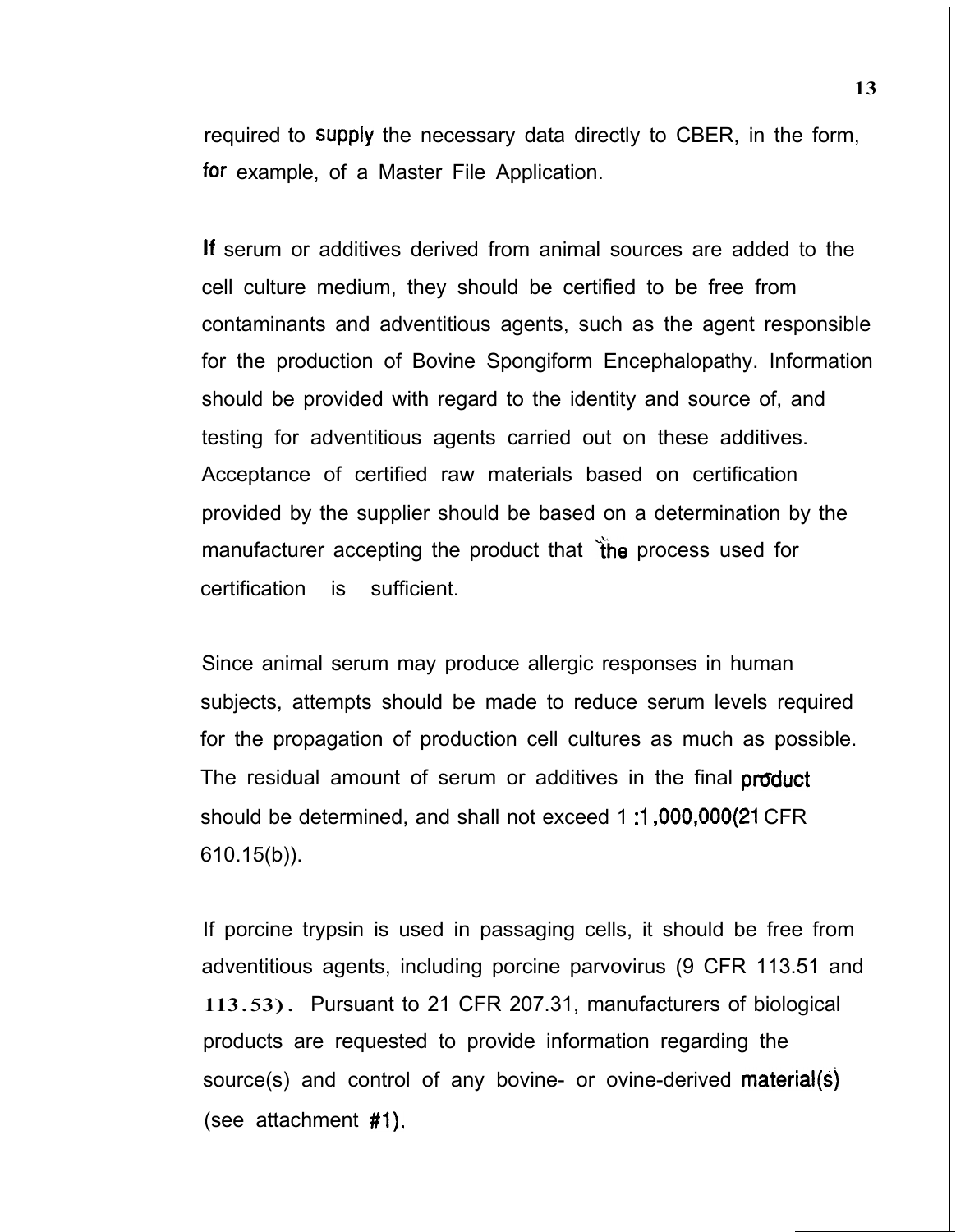Penicillin or other beta lactam antibiotics should not be present in production cell cultures. Minimal concentrations of other antibiotics or inducing agents **may be** acceptable [21 CFR 610.15(c)]. However, the presence of any antibiotic **or inducing agent in the** product is discouraged.

#### B. Management of Cell Cultures

Lot-to-lot characterization of the product and routine monitoring for adventitious agents is part of the quality control of the biological product. It includes testing of production cell cultures and unprocessed and processed cell culture fluids.

Appropriate approaches to quality control of cell substrate depend on the nature of the propagation system used. Cell substrates are propagated as monolayer cultures, in suspension cultures, or in bioreactors, and may be held on a short term, long term, or even on a potentially indefinite basis. When short-term cultures are used, the product is obtained either from a single harvest of cell culture fluid or from multiple harvests. In some cases the quality control testing may need to be performed on each harvest before pooling into the bulk lot.

If the product is an infectious virus, it will usually replicate in one or more of the cell cultures used for routine testing for adventitious viruses. Nonreplicating viruses, used as vectors for gene therapy, may be tested in the usual cell culture tests for the presence of adventitious agents. In such cases a proportion of the vessels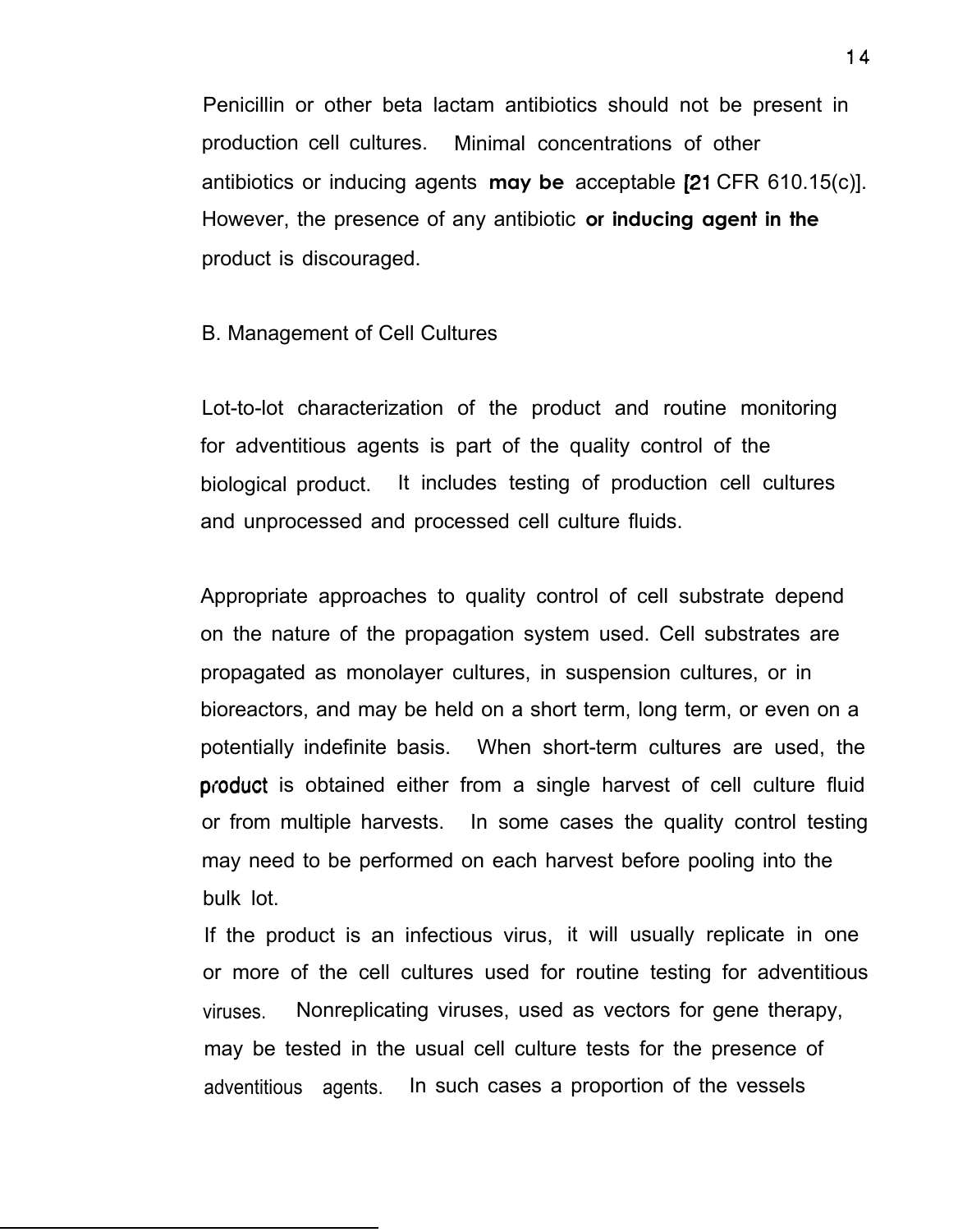containing the cell substrate prepared for production (commonly, about 10% of the vessels) should be held as control cultures. The uninoculated control cell cultures and fluids are tested for adventitious agents. (This should not be confused with the product identity test, which is typically a procedure in which the virus is neutralized and inoculated into a susceptible cell culture.)

When long term cultures are used, multiple harvests may be pooled ... into bulk lots at intervals. In these cases quality control testing should be performed on each bulk lot, and, if possible, on cells separated from the production harvest pooled into the specific bulk. The management of cell substrates for the purposes of quality control testing should be designed to optimize sensitivity of the testing. Criteria for termination of long-term cultures should be established and followed.

Testing for bacterial and fungal sterility is generally performed on the unprocessed bulk lot, the final bulk lot and the final product. The unprocessed bulk is the pooled harvests of cell culture fluids that constitutes a homogeneous mixture for manufacture into a unique lot of product. It is important that testing for adventitious agents be performed prior to further processing such as filtration, clarification or other procedures, unless such testing is made more sensitive by initial partial processing (e.g., unprocessed bulk may be toxic in test cell cultures, whereas filtered bulk may not). Final bulk product is a concentrated, purified product in a homogeneous  $sus<sub>k</sub>$ :nsion prepared for mixing with excipients and filling into final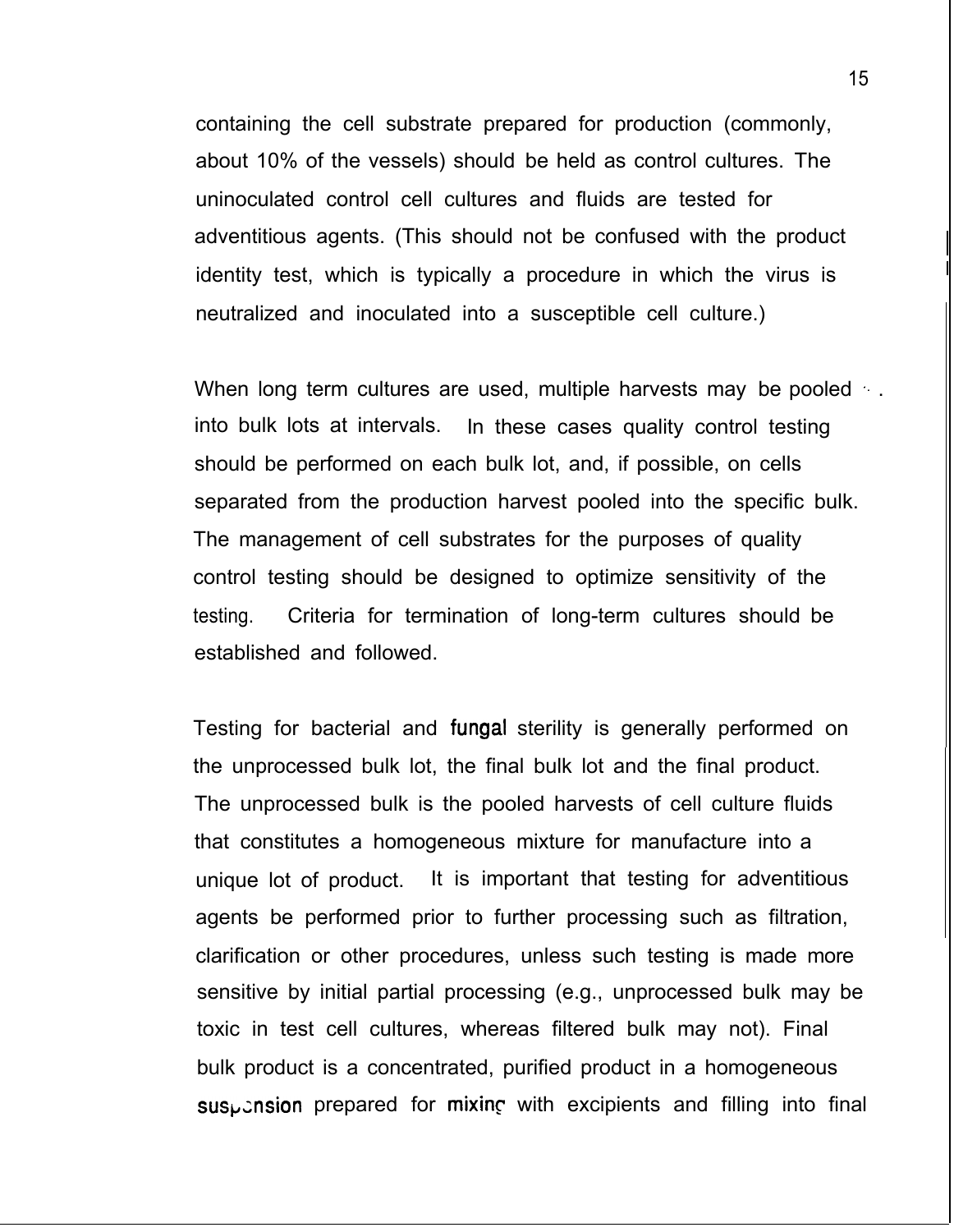containers. The final bulk product is subjected to a variety of lot release tests which often include sterility testing if it is intended to be sterile. Final product should be tested for sterility and endotoxin.

Routine testing for mycoplasmas and *in vitro* and *in vivo testing for* adventitious viruses should be performed on every lot using production cells and unprocessed bulk fluids. If a cell line is known to produce a virus that is routinely present in the unprocessed bulk, testing on a lot-to-lot basis to demonstrate its absence from the product after purification may be required, unless the virus is the product, as is the case in viral vectors for gene therapy. Lot-to-lot testing of production cells for cellular identity should be performed.

The presence of nucleic acid from cell lines in biological products has been discussed as a theoretical risk. A World Health Organization consultative group recommended that this theoretical concern was negligible or absent in products that contained less than 100 pg/dose of cellular DNA (4). Lot-to-lot testing for DNA content in biological products produced in cell lines should be performed and lot release limits established that reflect a level of purity that can be achieved reasonably and consistently.

Other tests which should also be performed on every lot include tests that are required on all products (e.g., general safety) or unique tests that reflect the quality of the specific product of concern. In this document the discussion of testing is limited to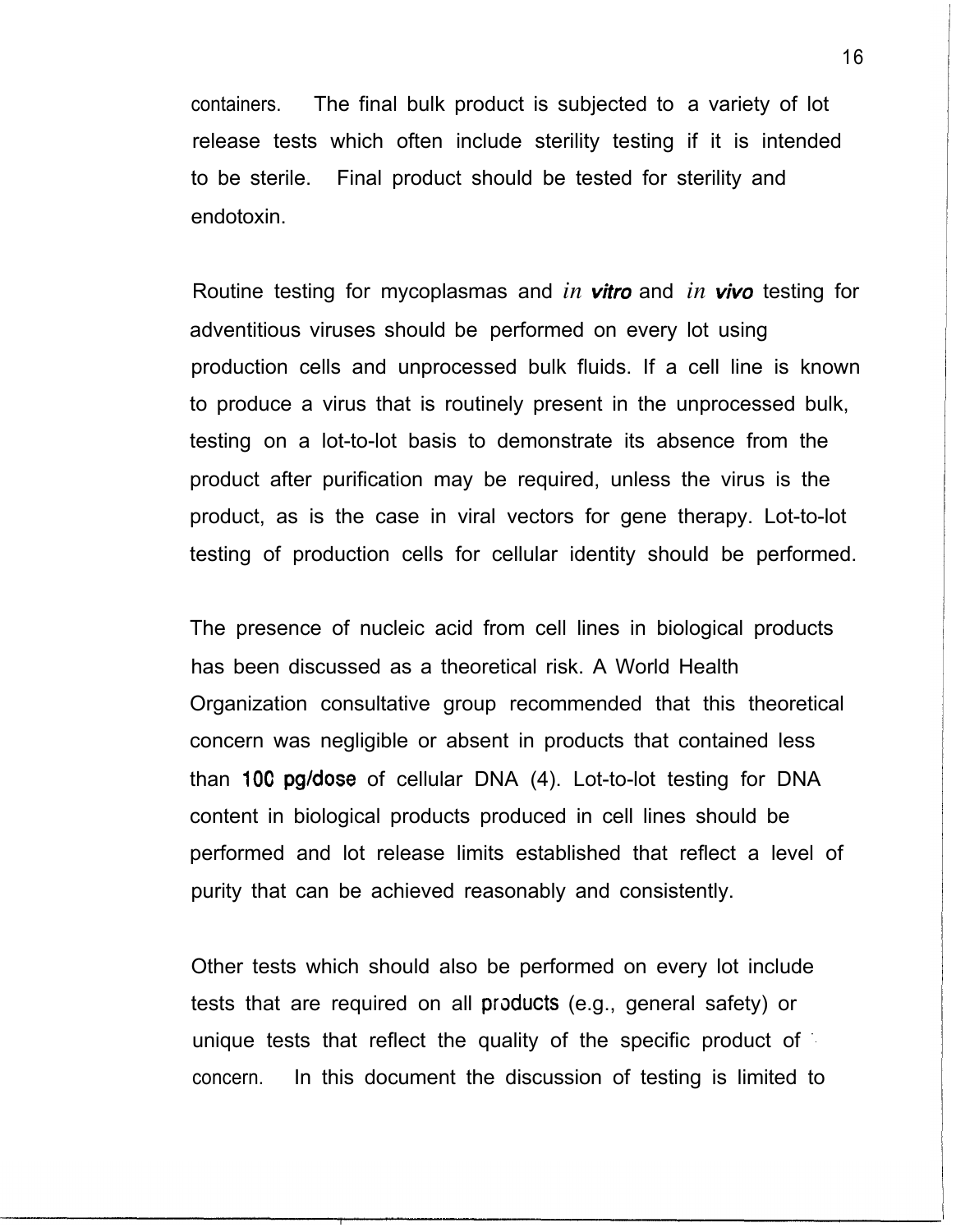those tests which have specific relevance to products produced in ceil lines. Manufacturers are responsible for establishing lot release procedures that provide assurance of all significant aspects of product quality.

## V. QUALITY CONTROL TESTING

A. Tests for the Presence of Bacteria and Fungi

For required test procedures, see 21 CFR 610.12.

B. Tests for the Presence of Mycopiasma

Tests for the presence of both cultivable" and non cultivable mycopiasmas should be performed. Biological products made in insect ceil lines should be tested for both mycoplasma and spiroplasma contamination. Current suggested methods for mycopiasma testing are described in attachment #2 of this document. Acceptable tests for spiroplasmas should be discussed with CBER.

- C. Tests for the Presence of Viruses
	- 1. Routine Tests for Adventitious Viruses

The ceil cultures should be observed at the end of the production period for viral cytopathic effects and tested for hemadsorbing viruses. If multiple harvest pools are prepared at different times, the cultures should be observed and tested at the time of the collection of each **pool.**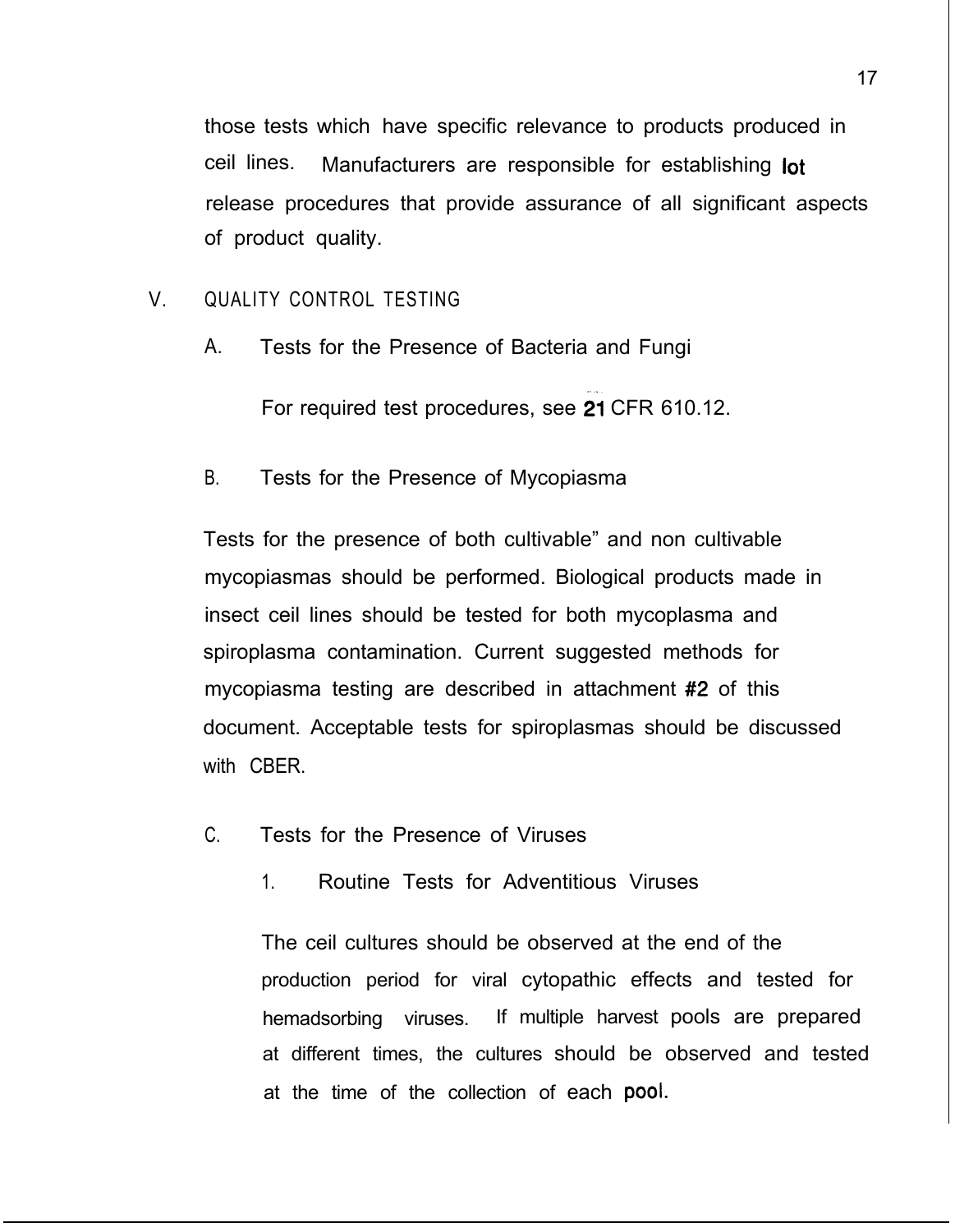At the time of production of each unprocessed bulk pool, a proportion of the **pool** should be inoculated into cell cultures, eggs, and mice as follows:

a. An appropriate volume should be inoculated into monolayer cultures of at least three cell types:

> (1) monolayer cultures of the same species and tissue type as that used for production;

(2) monolayer cultures of a human diploid cell culture; and

(3) monolayer cultures of a monkey kidney cell culture.

The sample to be tested should be diluted as  $\frac{1}{1}$ ttle as possible. The cell cultures should be observed for at least two weeks. If the production cell culture is known to be capable of supporting the growth of human cytomegalovirus, the human diploid cell cultures should be observed for at least four weeks. The cultures should be tested for hemadsorption at the end of the observation period.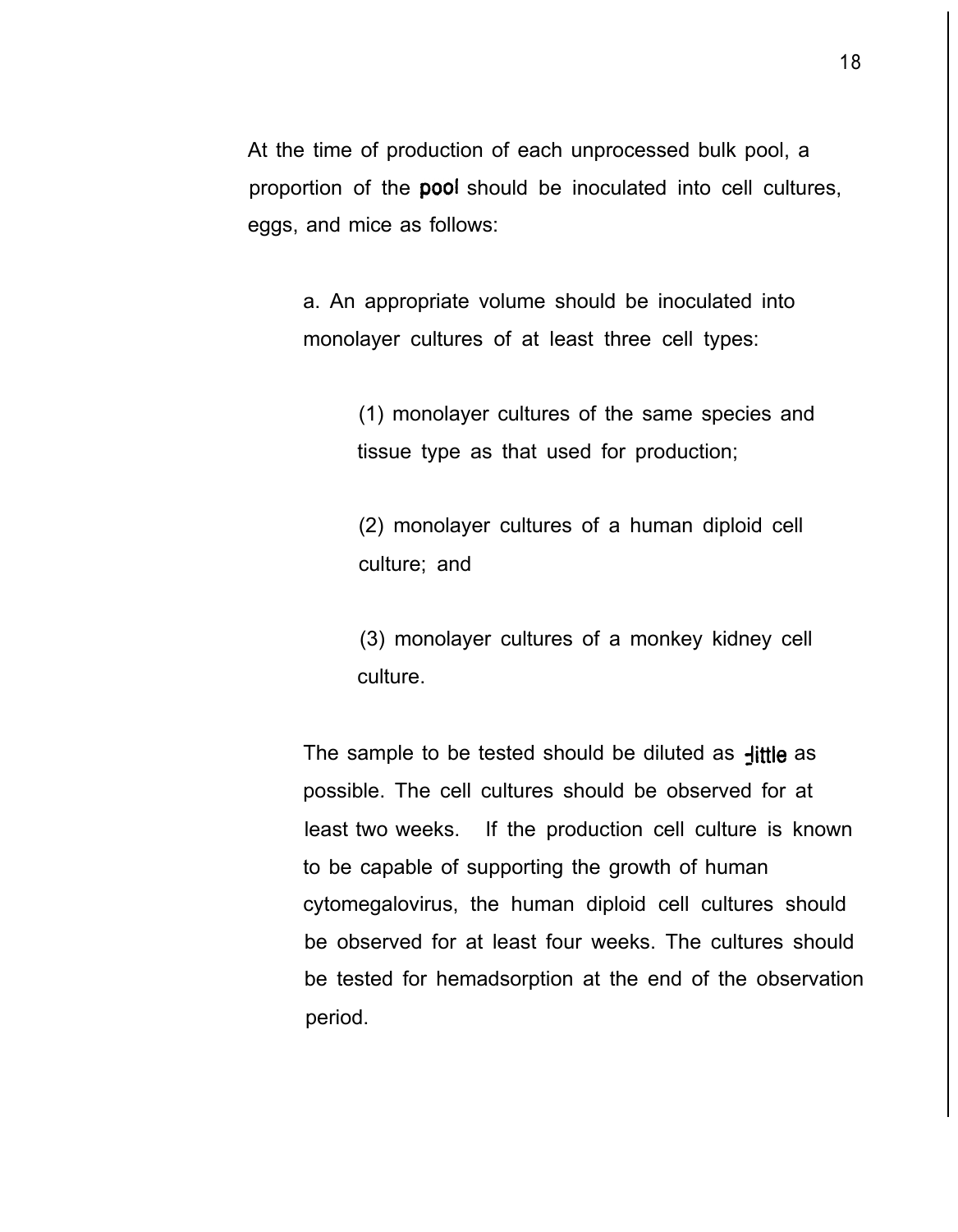b. Fluids or lysates of the test sample being characterized should be tested for viruses in animals. ln most cases, testing in adult and suckling mice and embryonated hen eggs, as described in 21 CFR 630.35, is appropriate. In some cases, testing in guinea pigs, rabbits or monkeys may also be advisable.

2. Selected testing for adventitious viruses

Species-specific viruses present in rodent cell lines may be detected by mouse, rat, and hamster antibody production tests (MAP, RAP,  $\delta r$  HAP). *In* vivo testing for lymphocytic choriomeningitis virus (LCM) including challenge for non-lethal strains is recommended. Human cell lines may be screened for human virus pathogens such as Epstein-Barr virus (EBV), cytomegalovirus (CMV), and hepatitis B and C (HBV, HCV) using appropriate *in* vitro techniques. Selection of viruses to be sereened should take into account the tissue source and medical history of the patient from which the cell line was derived. Retrovirus testing is discussed below.

Use of other cell cultures also may be appropriate for characterization of cell banks depending on the cell type and source of the cell line being characterized (5). Under certain circumstances, specific testing for the presence of other .'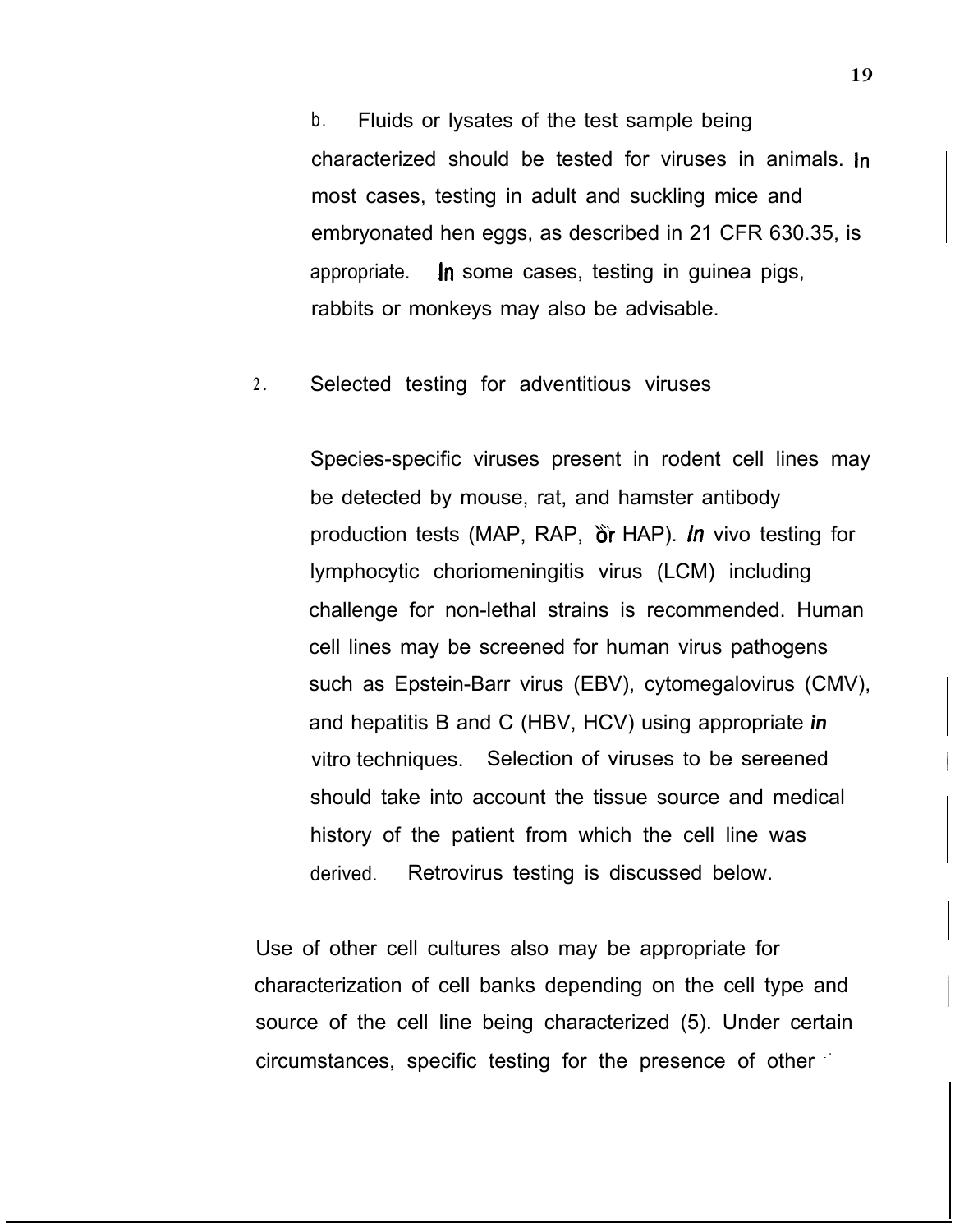transforming viruses, such as papilloma-, adeno- and Herpes *6* viruses, may also be indicated.

*3.* Tests for Retroviruses

Test samples should be examined for the presence of retroviruses utilizing the following techniques:

- a. transmission electron microscopy (TEM);
- b. reverse transcriptase (RT) assays (performed in the presence of magnesium and manganese) on pellets obtained from fluids by high speed centrifugation (e.g. 125,000  $\times$  g for one hour) at  $40C$ ; and
- c. infectivity assays. For murine retroviruses, amplification of low level contaminants may be achieved by co-cultivation of cells with a highly susceptible cell line, e.g. *Mus dunni cells (6).* The latter cells are susceptible to infection by all tested murine leukemia viruses (MuLVs) except Moloney MuLV, in which case another susceptible cell line, e.g. SC-I (7), should be used. Fluid from the co-cultures should be further passaged on *Mus* dunni cells and subsequently assayed for MuLV.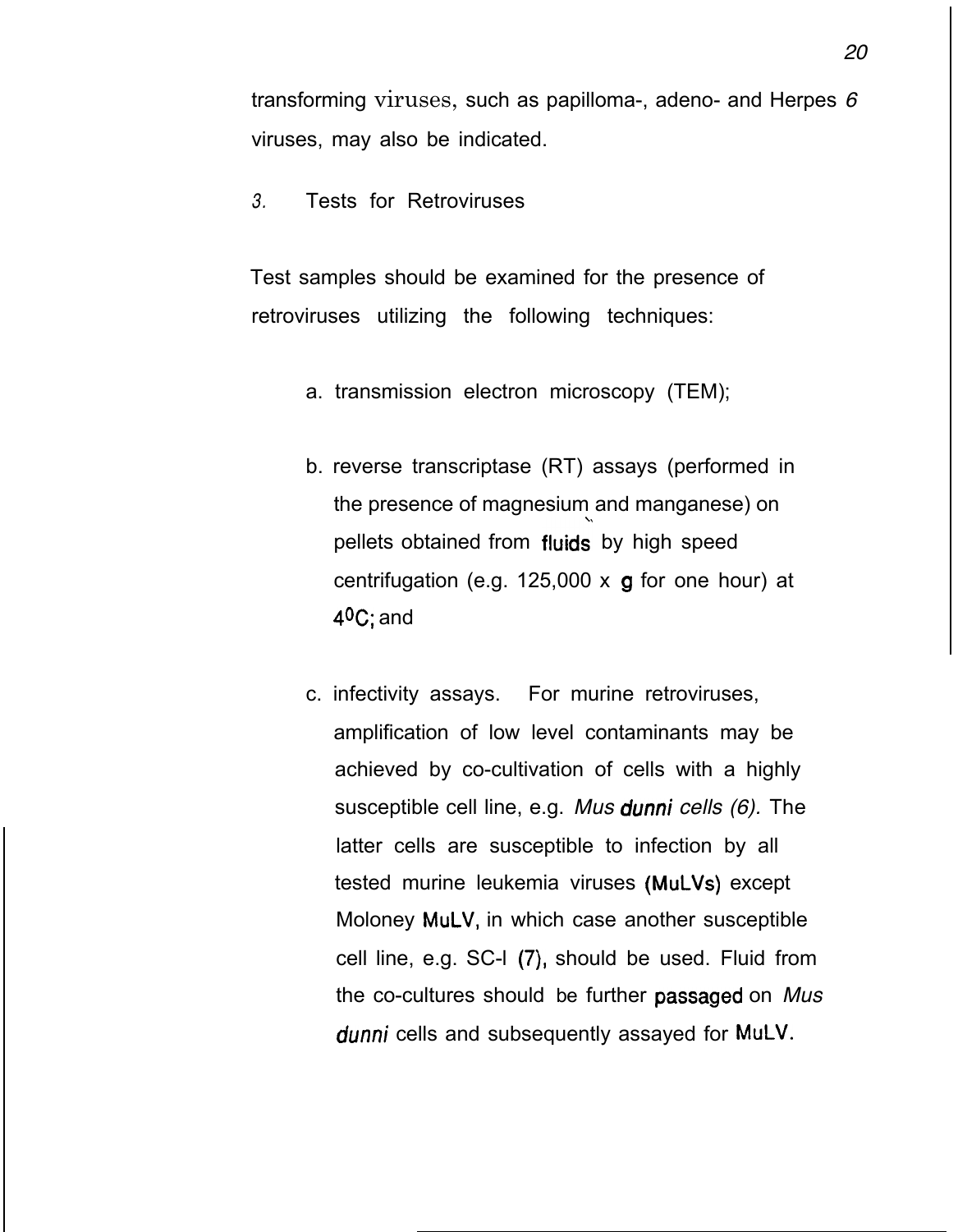A variety of other assays may be useful, depending on the circumstances. Some examples of such assays include viable cell immunofluorescence (IFA) on the infected  $M\mu s$  dunni cells using a broadly reactive monoclonal antibody (e.g. HY95) for the detection of ecotropic, xenotropic, mink cell focusforming and amphotropic viruses; feline S+L- assay using PG4 cells  $(8)$  for detection of amphotropic viruses; mink  $S + L$ assay for detection of xenotropic viruses (10) and mouse  $S + L$ -. assay using 056 (9) cells for detection of ecotropic viruses.

It is often possible to increase the sensitivity of tissue culture assays by first inoculating"'the test material onto cell lines that can support retroviral growth in order to amplify any retrovirus contaminant that may be present at low concentrations. For non-murine retroviruses, test cell lines should be selected for their capacity to support the growth of a broad range of retroviruses, including viruses of human and non-human primate origin (10, I Oa).

Murine cell lines or hybrid cell lines containing a murine component should be considered inherently capable of producing infectious mouse retroviruses. For murine cell lines used for monoclonal antibody production, specific retrovirus testing and identification may be abbreviated. However, the manufacturing process should be validated for removal and/or inactivation of retroviruses. For murine-human hybrids, additional concerns arise. The manufacturer should refer to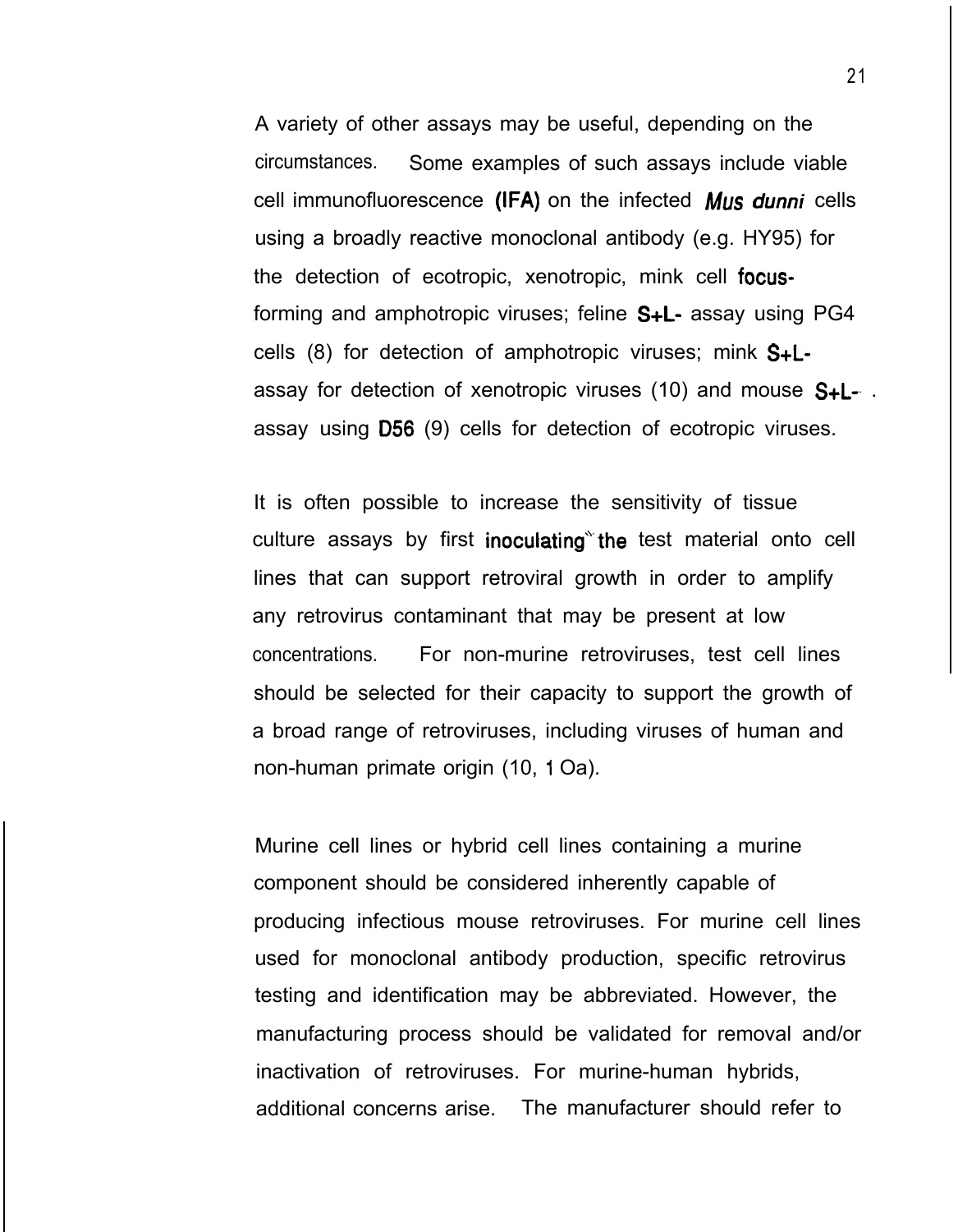the "Points to Consider in the Manufacture and Testing of Monoclonal Antibody Products for Human Use (1987)" and discuss any proposed testing with the agency on a case-bycase basis.

Probe hybridization/PCR amplification and virus-specific monoclonal antibody detection may provide additional information on the presence or absence of specific contaminants. .

D. Tumorigenicity Testing

As noted in the introduction, continuous cell lines derived from rodents need not ordinarily be tested for tumorigenicity. Human epithelial lines and all lines used for live virus vaccine production should, however, be tested. In addition, in some special cases, cells to be used in somatic cell or gene therapy may require tumorigenicity testing.

 $\mathbb{R}$ 

Systems which may be suitable for *in vivo* testing include:

- 1. nude mice (Nu/Nu) (11);
- 2. newborn hamsters, mice, or rats immunosuppressed with antithymocyte serum (ATS) or globulin (ATG) (12,13,14);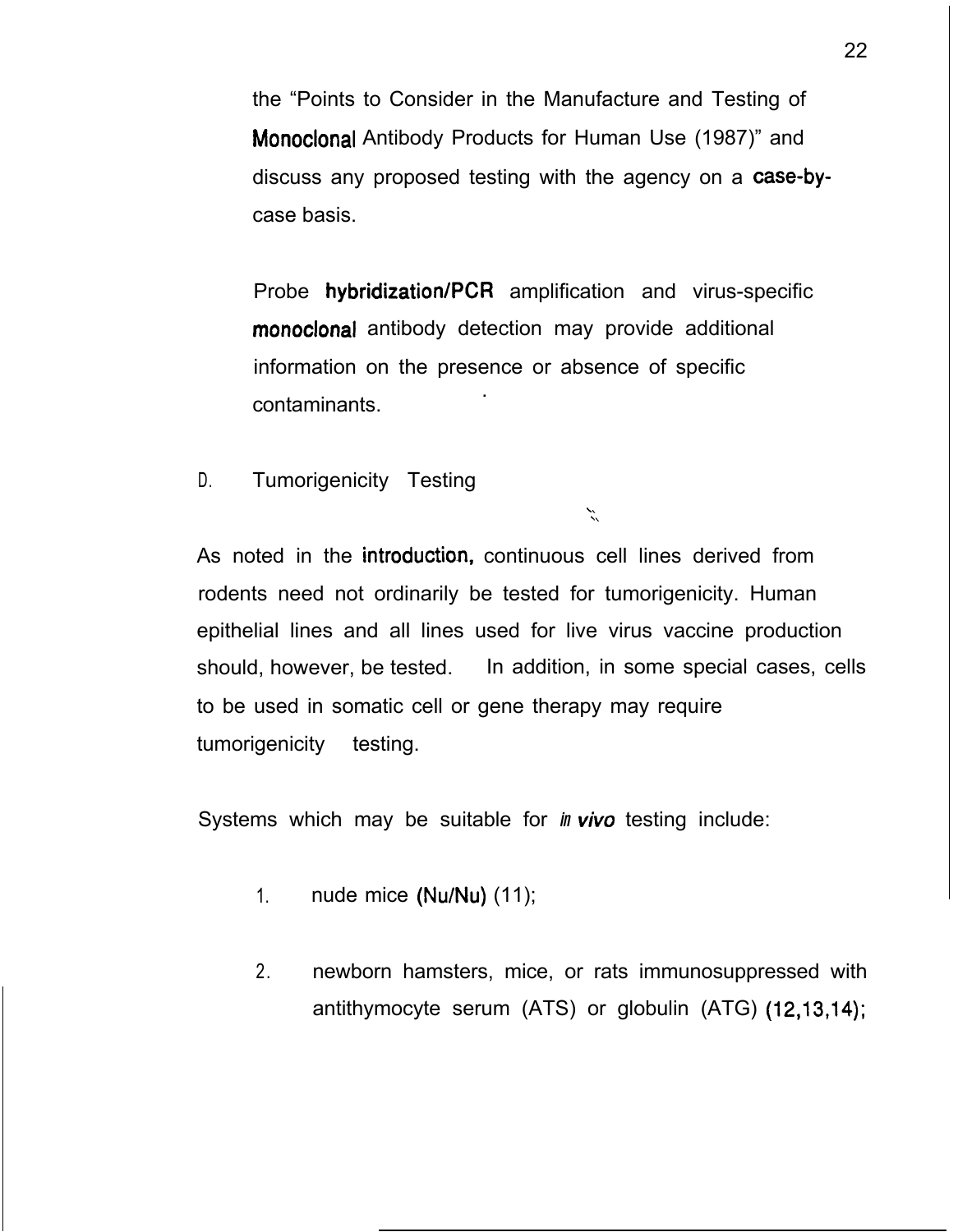3. thymectomized and irradiated mice that have been reconstituted with bone marrow from healthy mice.

In all cases, the inoculum should consist of  $10<sup>7</sup>$  reference cells or test cells suspended in a 0.2 ml volume of serum-free medium administered by the subcutaneous or intramuscular route. At least ten animals should be inoculated with test cells which are at or beyond the end-production level and at least -ten with reference tumor cells. At least nine out of ten animals injected with reference cells should show progressively growing tumors. In the case of newborn animals treated with antithymocyte preparations, metastases should also be evident in the group injected with reference cells which might include among others, KB, HT-1080, and FL.

In the test systems using newborn hamsters, mice, or rats, the animals should be injected s.c. or i.m. with 0.1 ml volumes of potent ATS or ATG on the day of birth and on days 2, 7, and 14 of life. A potent ATS or ATG is one which suppresses the immune mechanisms of the animals such that the subsequent inoculation of reference tumor cells on the day of birth routinely produces progressively growing tumors and metastases.

.

In all test systems, the animals shall be observed and palpated at regular and frequent intervals for the formation of nodules at the sites of injection. Any nodules formed should be measured in two dimensions and the data recorded. Animals showing nodules which begin to regress during the period of observation should be sacrificed before the nodules are no longer palpable and processed for histological examination. Animals with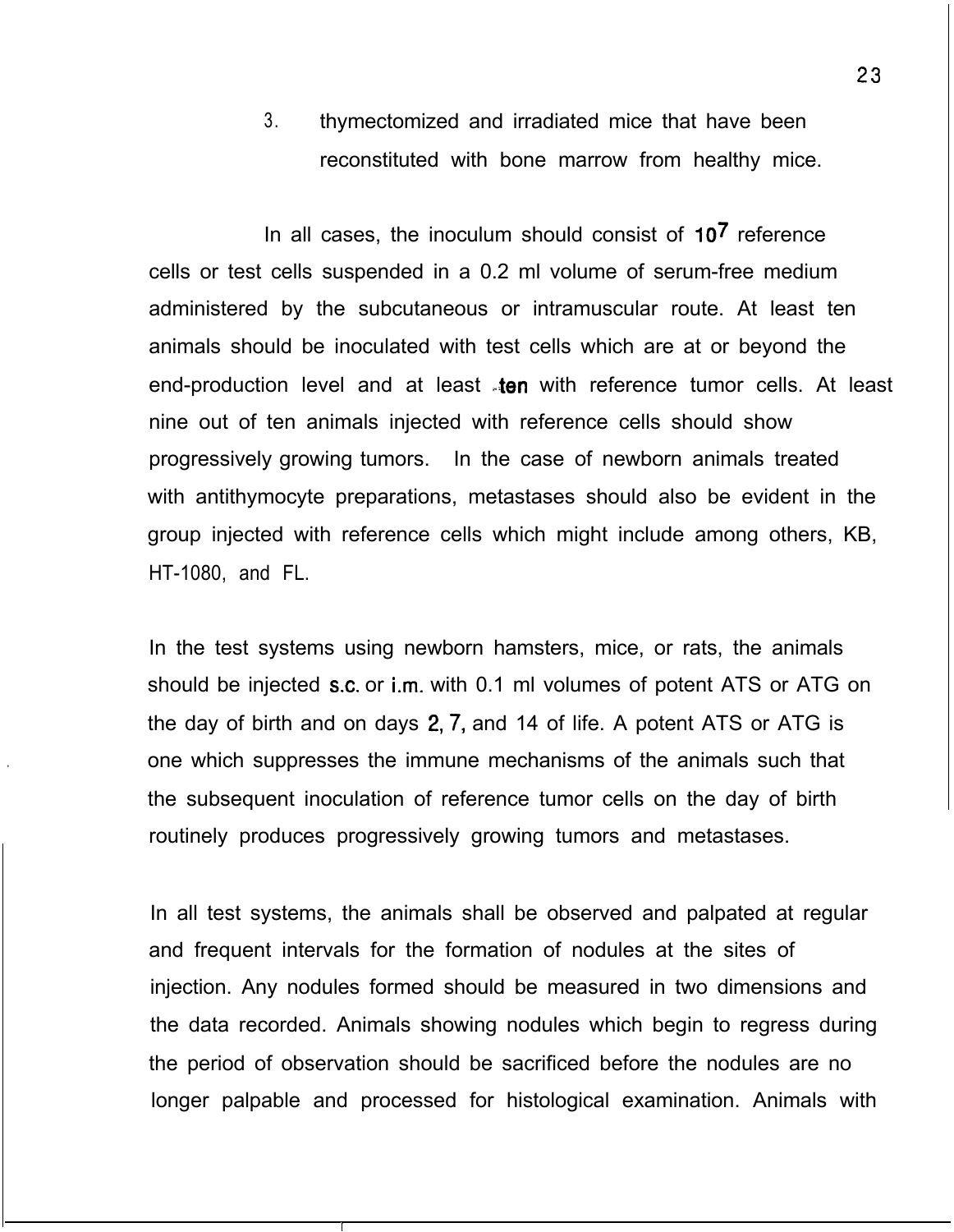progressively growing nodules should be observed for 1-2 weeks. Among those without nodule formation, half should be observed for 3 weeks and half for 12 weeks before being sacrificed and processed for histological examination. A necropsy should be performed on each animal and will include examination for gross evidence of tumor formation at the site of inoculation and in other organs such as lymph nodes, lungs, brain, spleen, kidneys, and liver. All tumor-like lesions and the site of inoculation are to be examined histologically. In addition, since some cell lines may form metastases without evidence of local tumor growth, any' detectable regional lymph nodes and the lungs of all animals should be examined histologically.

 $\mathcal{L}$ 

In addition to *in* viva testing, several *in* vitro test systems are- useful for the characterization of cell lines. Both colony formation in soft agarose (15) and growth in organ culture (16,17,18) have been shown to be more sensitive assays for tumorigenicity than tumor formation in nude mice (12). These *in* vitro systems are particularly applicable to continuous cell lines some of which are non-tumorigenic in animals at low passage levels. These tests constitute rapid and inexpensive means of demonstrating the stability or progression of abnormal characteristics over the passage history of a candidate cell line. If, in the hands of the manufacturer, these tests are shown to be at least as sensitive as acceptable animal tests, they may in some cases be substituted for the animal tests.

#### VI. VALIDATION OF VIRAL ELIMINATION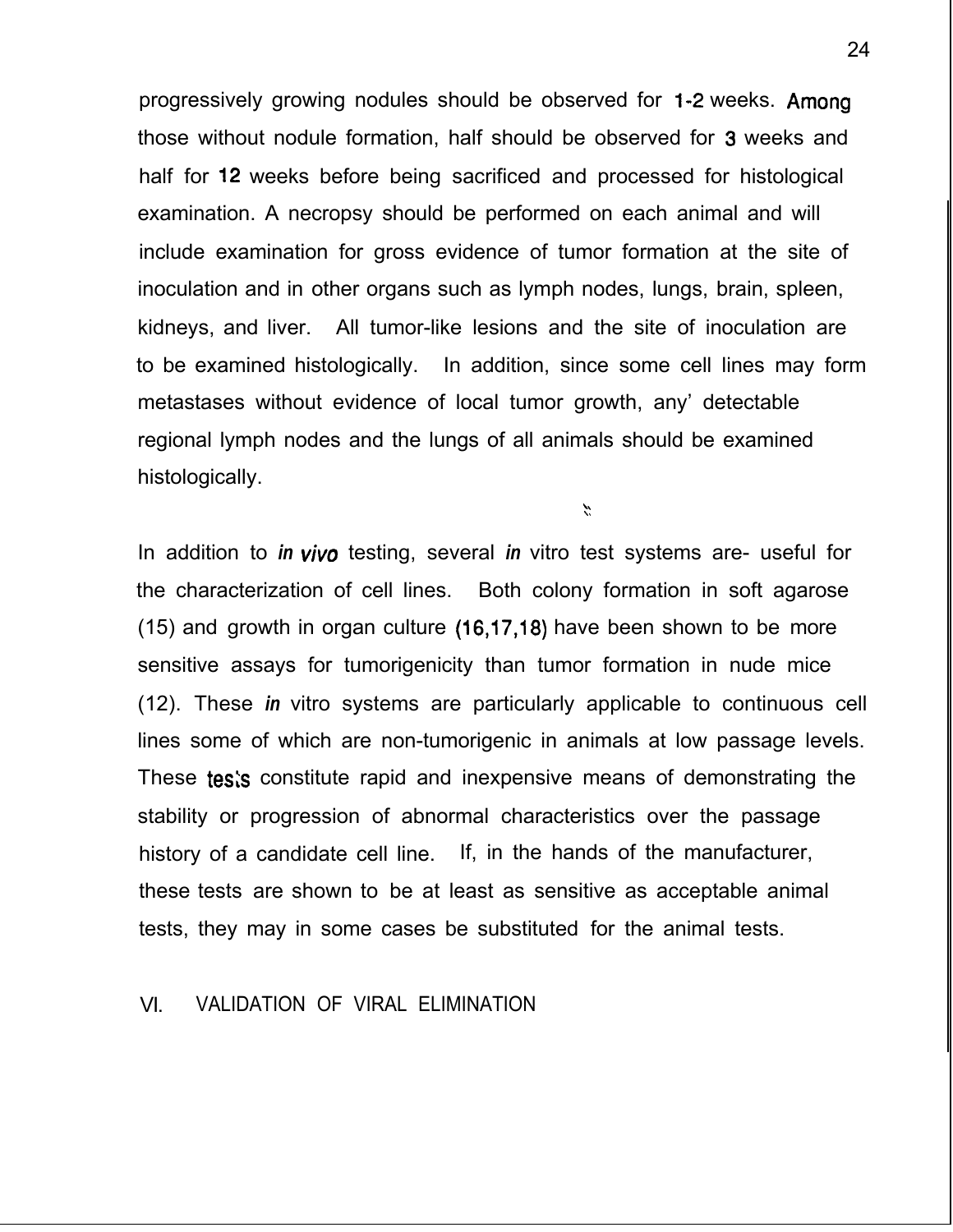Traditionally, cell lines used as cell substrates for biologics production have been tested to assure the absence of contamination with adventitious viruses, and cell lines free from such contamination were used. As continuous cell lines have been introduced, it has become necessary to qualify for production, cell lines that produce virus-like particles and even infectious viruses. These efforts have resulted in an enhanced understanding of the significance of virus-like particles in cell lines and demonstrated that certain findings, such as the presence of **intracisternal** type A particles are only of remote theoretical concern. As experience has been gained with **monoclonal** antibodies produced in cell lines which produce murine retroviruses, evidence has accumulated that such products can be safe and approaches have been developed to minimize both the potential for contamination of the products with retroviruses and the theoretical risk associated with such contamination. In particular, manufacturers have used manufacturing procedures that include steps which cause inactivation and/or removal of viruses from the product and have performed studies to validate the effectiveness of the procedures. When the manufacturing process is known to eliminate significantly more virus than is present in the unprocessed bulk and the purified product is tested for the presence of virus, there is reasonable assurance of freedom from contamination.

Accordingly, when a cell line used for production of a biologic is known or suspected to contain an infectious virus, studies to validate the effectiveness of the manufacturing process in eliminating that virus may assist in qualifying the MCB. Validation studies assist in the quantitation of risk, but do not of themselves prove absence of risk. They are relevant to evaluation of cell tines carrying any type of virus (e.g.. Epstein-Barr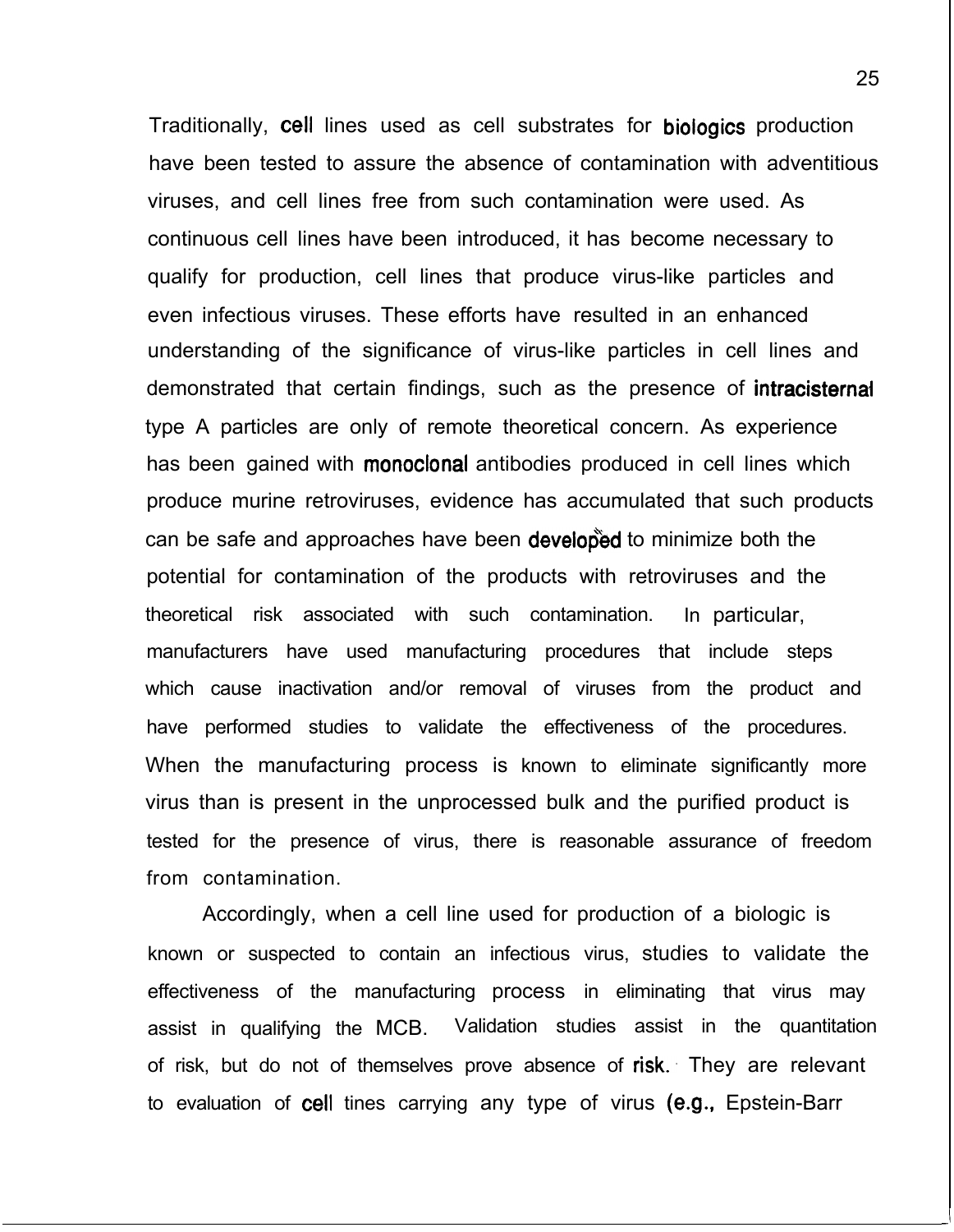virus, papilloma virus) but risk assessment includes consideration of the type of virus and the potential use of the product. Validation studies are not a means of demonstrating that the introduction of an adventitious virus into the cell cultures during manufacture can be acceptable. Validation that the manufacturing process is suitable in this regard is accomplished by demonstration that the process is suitably controlled so that adventitious agents are not introduced. Thus, studies to validate effectiveness of virus removal are only relevant to evaluation of risk associated with cell lines that are known or suspected to carry infectious viruses. Therefore validation may be accomplished by evaluating the ability of the downstream processing steps to specifically remove and/or inactivate virus from the bulk harvest. The **product** is "spiked" with virus of high titer before testing selected steps in a scaled-down model of the purification scheme.

#### A. DESIGN

The design of procedures to validate elimination of virus by a-purification process shouid include consideration of the following variables.

1. Selection of appropriate virus or viruses. The virus(es) to be used may be the virus which is known or suspected to contaminate the cell line or it may be a model virus(es) selected because Of its similarity to the virus of concern and practical considerations such as availability of material in high titer and ease of assay. The contaminant may be added in a labeled (i.e., radioactive) or non- labeled form. lt may be necessary to use more than one virus when,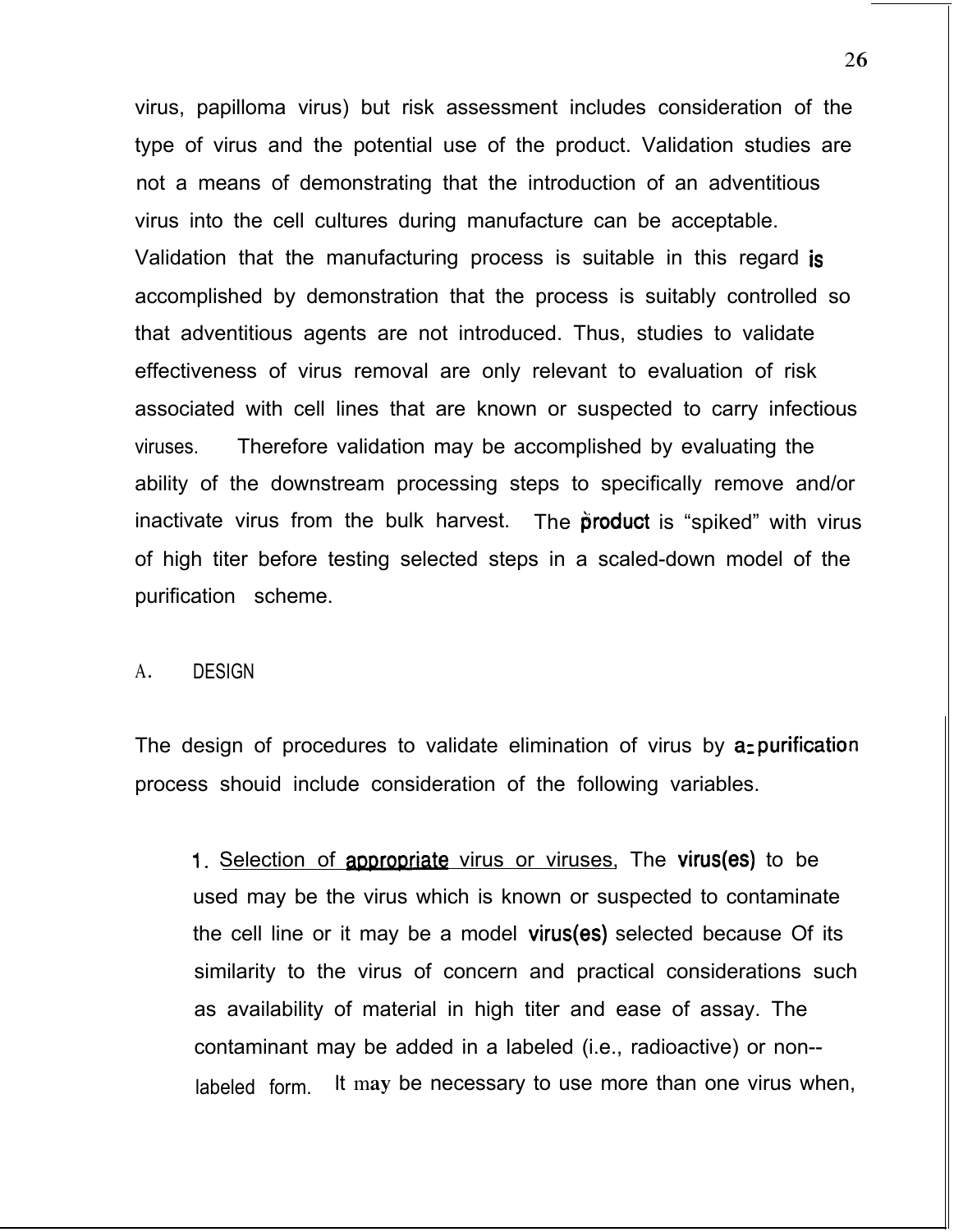for example, the use of one virus does not provide an adequate basis for the evaluation of the adequacy of the process.

2. Scaled Down Manufacturing System. If a scaled-down model of the purification scheme is used for this validation process it should accurately reflect the actual manufacturing process. Bed size, flow' rate, flow rate to bed size ratio, buffer types,  $pH$ , and concentration of protein, salt, and product **should** all be evaluated and equivalence.. to full scale manufacturing demonstrated.

3. Analysis of Step-Wise Elimination of Virus. In many cases it is desirable to evaluate the contribution of more than one manufacturing step to virus elimination. Sufficient virus should be present in the material to be tested before each critical step so that an adequate evaluation of the effectiveness of each step is obtained. In some cases simply adding high titer virus to unpurified bulk and testing its concentration between steps will be sufficient. In other cases adding virus to in-process material will also be needed. The virus titer before and after each step being tested should be determined.

4. Determining Physical Removal versus in the type of contribution of each of the purification steps should be identified by determining, when feasible, what portion of the reduction is due to virus inactivation and what portion is due to physical removal of the virus from the product.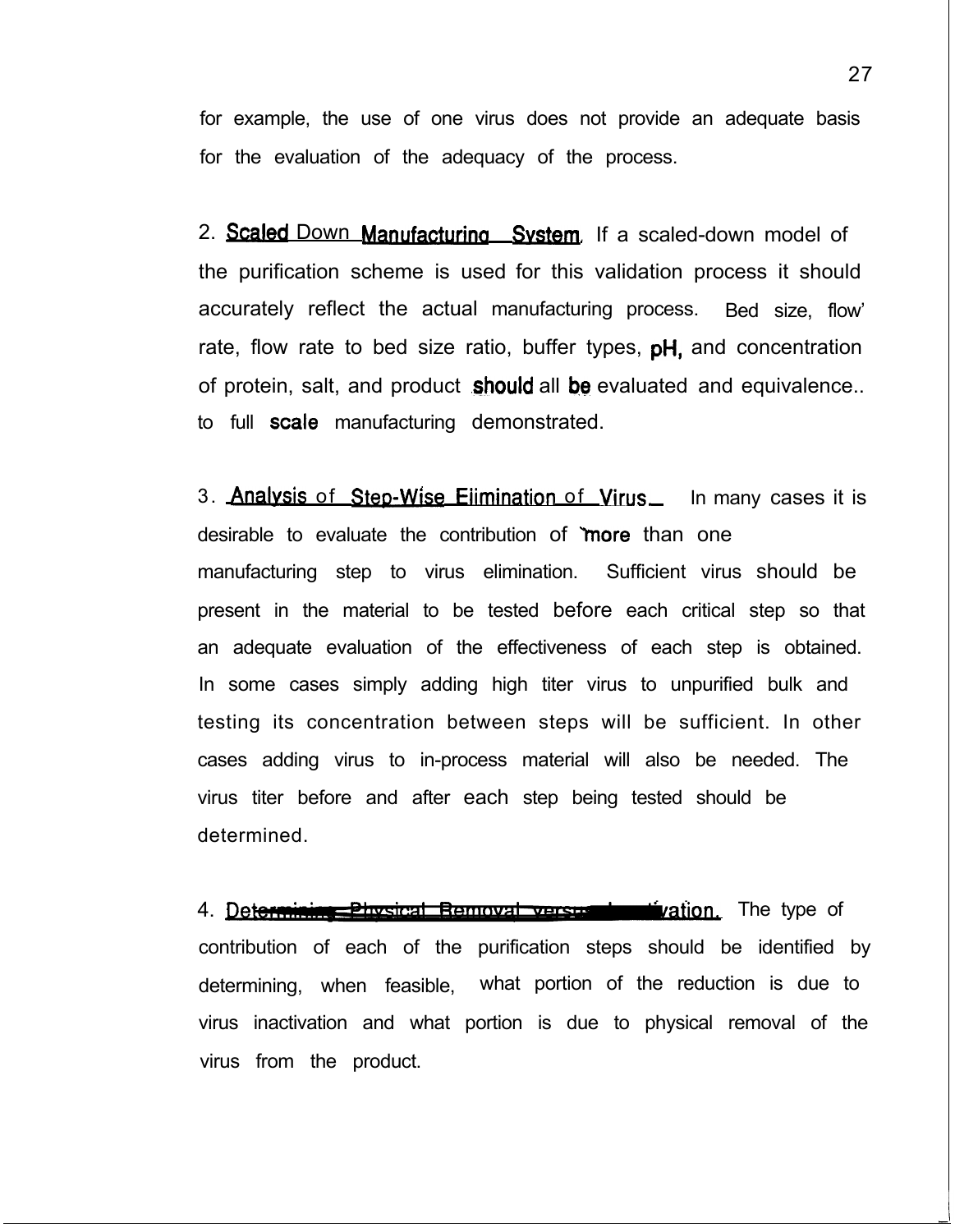5. Kinetics of Inactivation. In some cases the kinetics of virus inactivation at the critical inactivation step should be determined. This type of data is particularly important where the virus is known to be a human pathogen and a completely effective inactivation process is being designed.

6. Estimation of Combined Effects. The combined effects of each individually tested step, on the reduction of virus titer, should be . . calculated in order to establish the total virus .\* inactivation/reduction of the purification procedure.

7. Regeneration of Columns. When chromatographic procedures are depended upon for virus elimination, it is critical that the validation studies should employ columns as actually used during manufacturing. Routine procedures for the regeneration of columns should be such that the design of the validation study is relevant.

8. Specific Precautions.

a. The validation testing is frequently performed outside the manufacturing facility in order to prevent possible virus contamination of the facility.

b. Care should be taken in preparing the high titer virus preparation to avoid aggregation which may enhance physical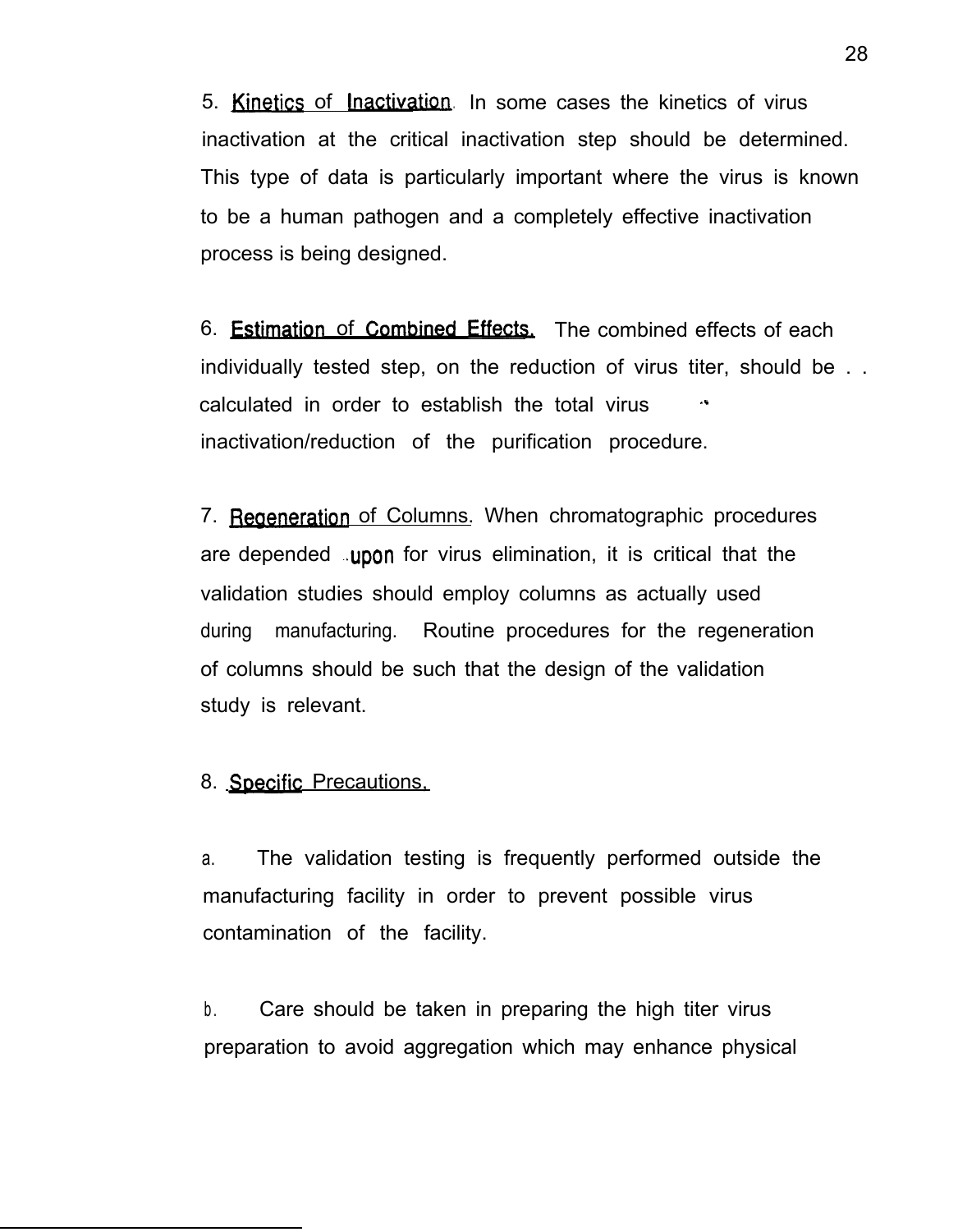removal and decrease inactivation thus distorting the correlation with the actual manufacturing situation.

**C.** The virus "spike" should be added to the product in a small volume so as not to dilute or change the characteristics of the product.

d. Small differences in, for example, buffers, media, or reagents; can substantially affect virus clearance.

e. Virus inactivation is time dependent. Therefore, the amount of time a spiked product remains in a particular buffer solution or on a particular chromatography column should reflect the conditions of the full scale process.

f. Buffers and product should be evaluated independently for toxicity or interference in assays used to determine the virus titer, as these components may adversely affect the indicator eells. If the solutions are toxic to the indicator cells, dilution, adjustment of the pH, or dialysis of the buffer containing spiked virus might be necessary. If the biological product itself has an anti-viral activity, the validation study may need to be performed without the product in a "mock" run, though omitting the biological product or substituting a similar protein that joes not have anti-viral activity could affect the behavior of the virus in some manufacturing steps.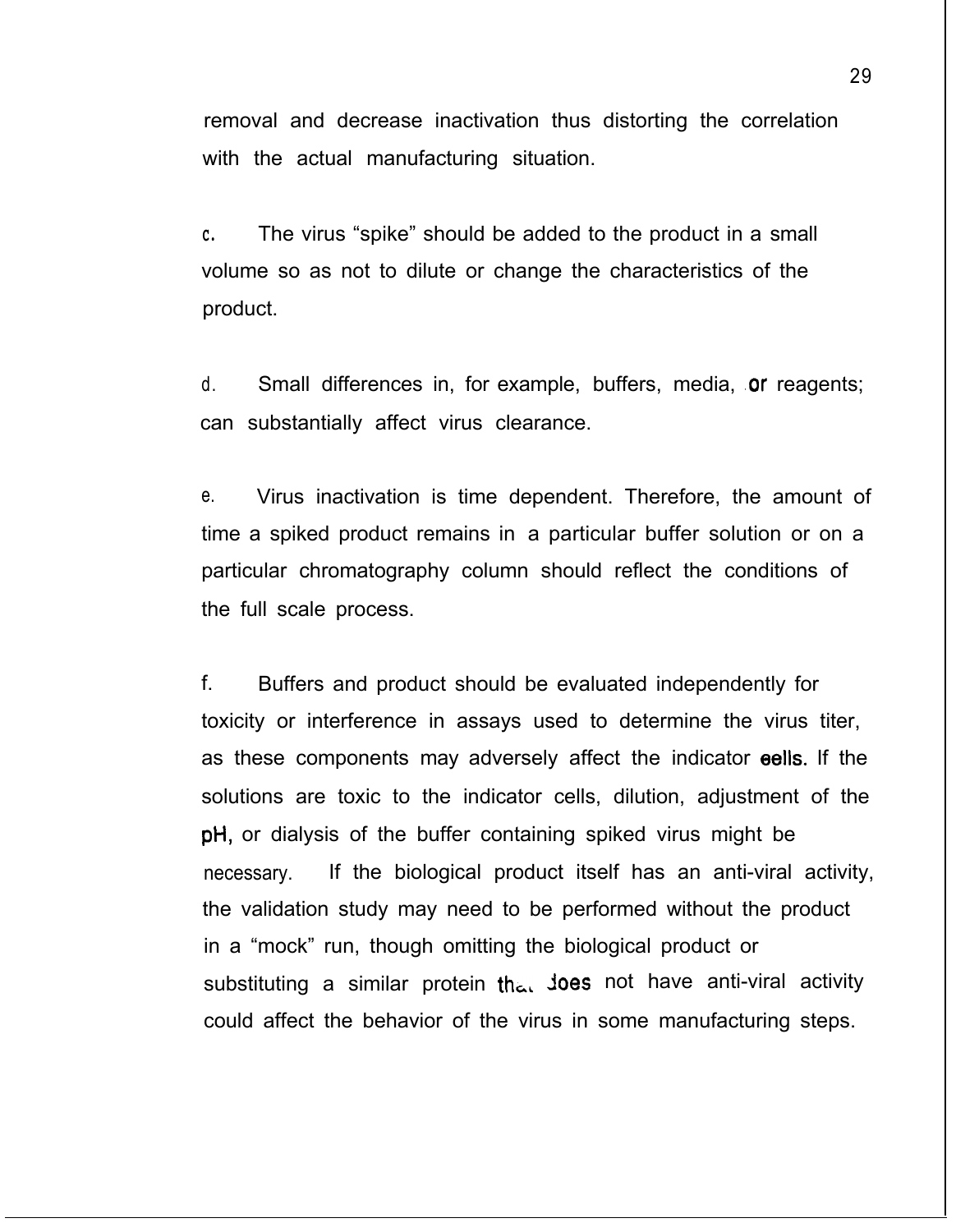9. Many purification schemes use the same or similar buffers or columns repetitively. The effects of this approach should be taken into account when analyzing the data. The effectiveness of virus elimination by a particular process may vary with the stage in manufacture at which it is used.

-w

### B. **INTERPRETATION:**

The purpose of a validation study is to show that a process, when done according to SOP's, will reliably give a certain result. For virus contaminants, it is important to show that not only is the virus eliminated, but that there is excess capacity  $\gamma$  virus elimination built into the purification process to assure an appropriate level of safety for the final product. The amount of virus eliminated by the manufacturing process is compared to the amount of virus which may be present in ordinary unpurified bulk product.

To carry out this comparison it is important that an estimate of the amount of virus in the ordinary unpurified bulk is made. When -possible, this estimate may be done by assays for infectivity. When such assays are not feasible estimates may be made by using transmission electron microscopy to examine a pellet of ultracentrifuged, unpurified material. The entire purification process should be able to eliminate substantially more virus than is thought to be present in the starting material. The excess that is appropriate depends on the virus of concern and the intended use of the product. For example, for products intended for use in immunocompromised individuals, where the relatively small risk of infection may be very significant, a larger excess in clearance capability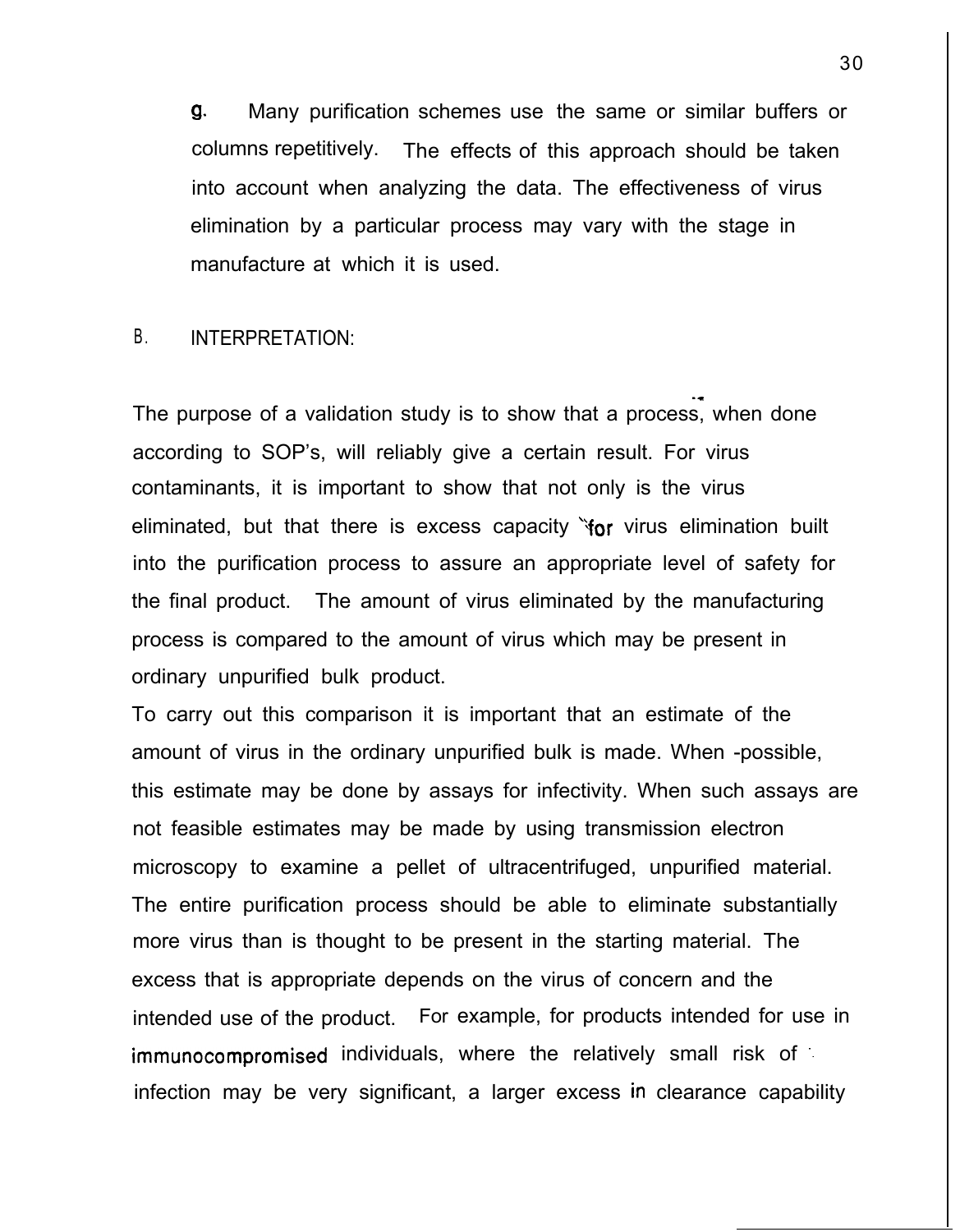may be indicated. The same increase in the clearance capability would apply in the case of products intended for use in a healthy population.

The following potential limitations of studies to validate elimination of virus removal should be addressed when interpreting study results.

1 .The model virus may not behave identically to the relevant virus contaminant.

2.The full-scale process may be different from the scaled down process.

3.Unpredicted similarities or redundancies of buffer solutions or procedures may overestimate virus clearance.

 $\hat{Q}$ 

4.The summation of the effects of multiple steps, particularly of steps with little effect, may overestimate the true potential for virus elimination.

S.The ability over time of chromatography columns and other devices used in the purification scheme to clear virus after repeated use may vary.

G.Validation studies should be duplicated and the statistical variation within and between studies evaluated.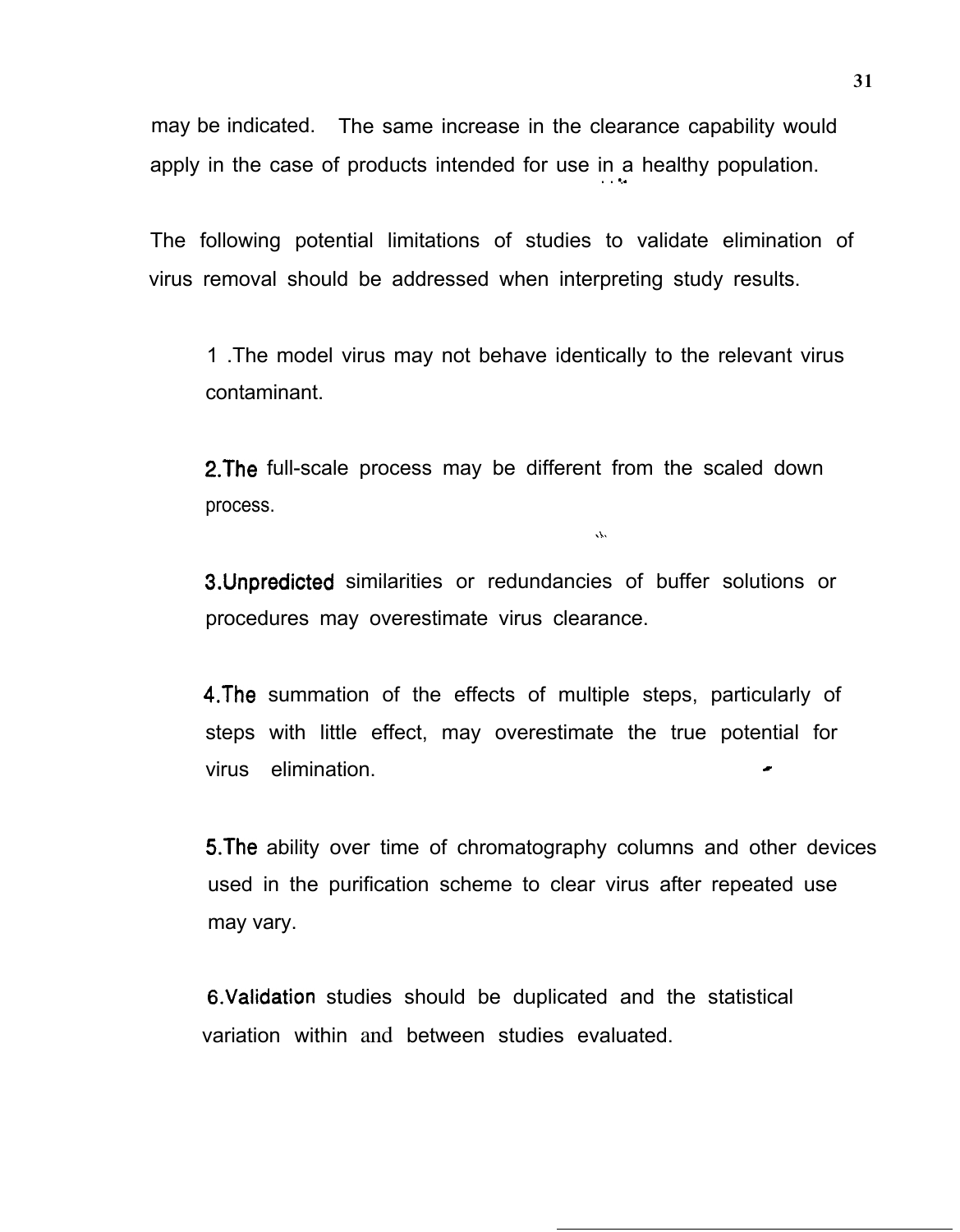7. It is recommended that a purification scheme provide at least one virus inactivation step when infectious virus is known to be present routinely in unpurified bulk.

#### C. STATISTICS

The validation process should include the use of a statistical analysis of the data to evaluate the results. The study design should be statistically. valid to support the conclusions reached.

## D. REVALIDATION

 $\mathcal{N}$ .

Whenever significant changes in the production or purification process are made, the effect of that change on virus clearance should be considered and the system revalidated as needed. For example, it is not unusual for changes in production processes to cause significant changes in the amount of virus produced by the cell line or removed by a particular manufacturing step.

#### VII. CONCLUSION

The FDA's Vaccines and Related Biological Products Advisory Committee meeting of August 21, 1990, reviewed the approach of severai manufacturers to remove retrovirus from their products. Proceedings of this meeting emphasized the value of many strategies including: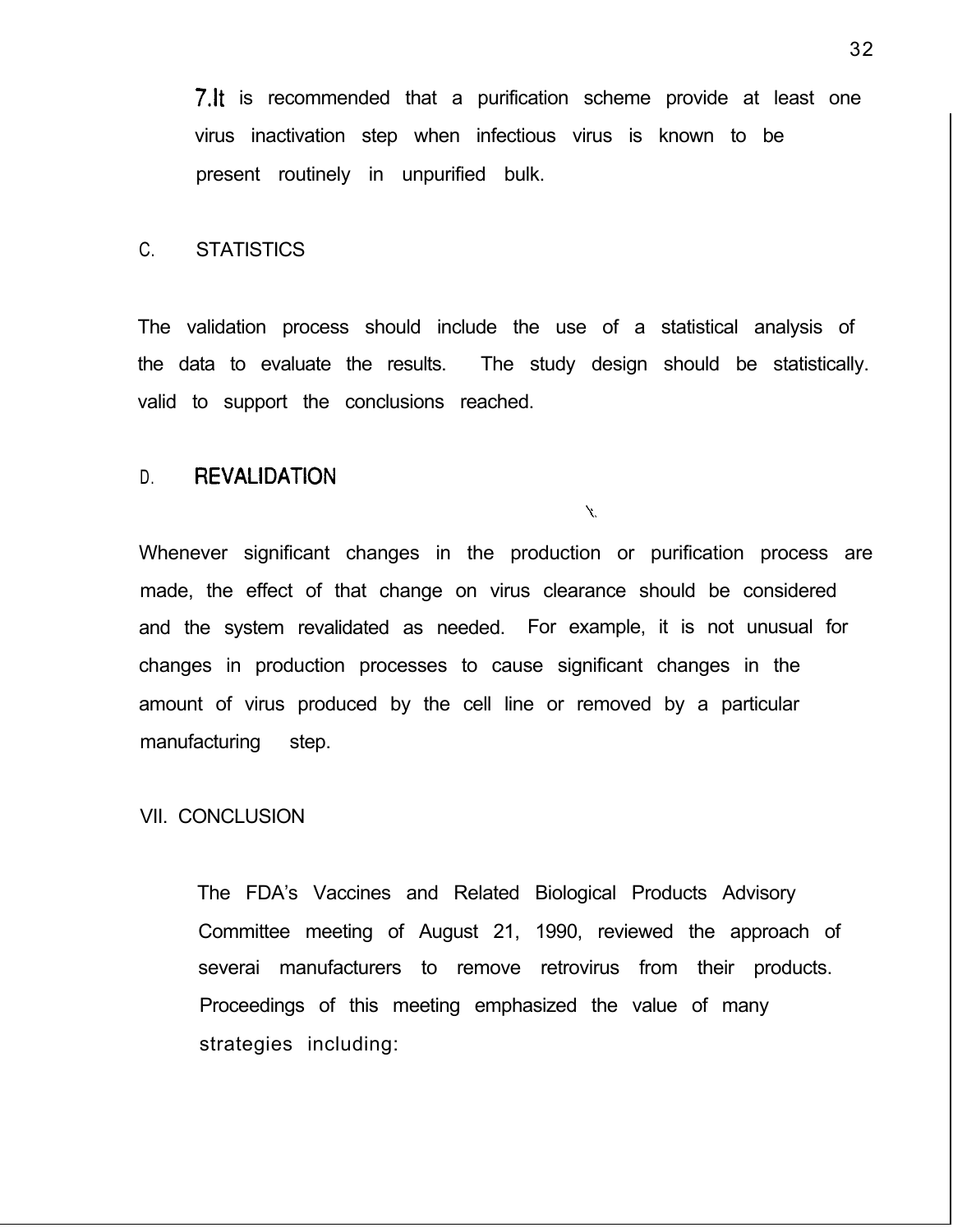- A. thorough characterization/screening of the cell substrate starting material in order to identify what virus **contaminants** are present;
- B. determination of the human tropism of the contaminants;
- $C_{\cdot}$ incorporation of validated virus inactivation and removal steps into the manufacturing process:
- D. careful design of the virus validation studies to avoid pitfalls and provide interpretable results; and
- E use of different methods of virus inactivation or removal in the same manufacturing process in order to achieve maximum virus clearance.

 $\mathbf{v}_k$  .

Validation studies should be discussed with CBER at the earliest possible time during pre-IND meetings and then again before phase Ill studies to make sure no outstanding issues remain prior to filing a license application. The successful use of these quality control elements should provide an approach for producing. safe biological products.

-I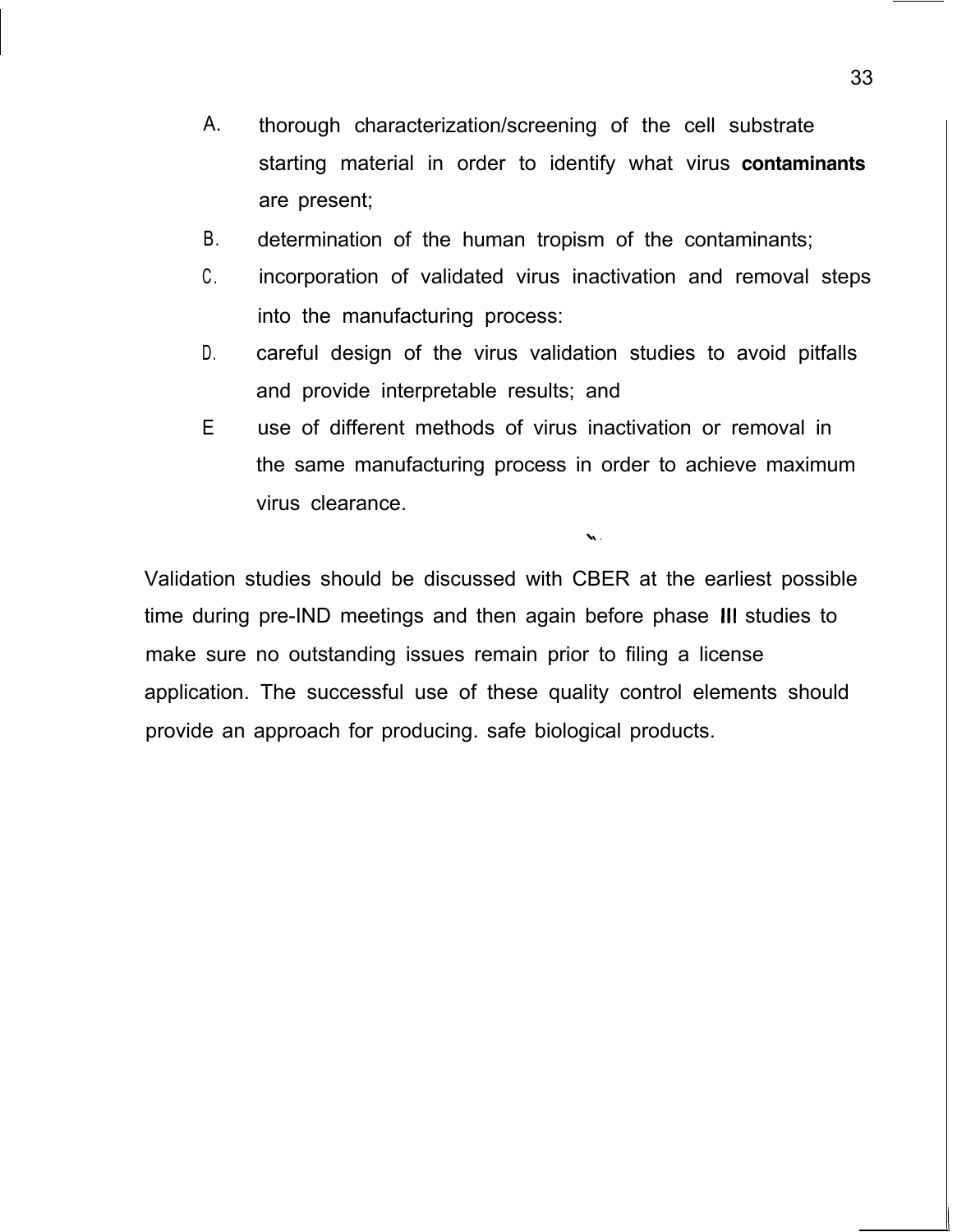### **VIII.** REFERENCES

- **I.** Continuous Cell Lines as Substrates for **Biologicals. Vol. 70** Developments in Biological Standardization, **1989.**
- 2. Continuous cell Lines: Current Issues. Developments in **Biological** Standardization, 1992.
- . 3. Moorehead, P, Earley, EM, Frieling, K, Jacobs, P, Litivin, J, Vetter, R, Petricciani, J, von Seefried, A (1979) J. Biol. Standard., 7, 397-404.
- 4. Report of a WHO Study Group (I 987) Acceptability of cell substrates for production of biologicals. World Health Organization Technical Report Series 747.
- 5. Jacobs, JP, Magrath, DI, Garrett, AJ, Schild GC (1981) J. Biol. Standard. 9: 331-342.
- 6. Lander, MR and Chattopadhyay, SK. (1984) J. Virology 52%95-698.
- 7. **Hartley,RH,** and Rowe, WP. (1975) Virology 65:128-134.
- a. Bassin, RH, Ruscetti, S, Ali, I, Haapala, DK, and Reins, A. (1982) Virology 123:I 39-151.
- 9. Bassin, **RH, Tuttle,** N, and Fischinger, PJ. (1971) Nature 229:564- 566.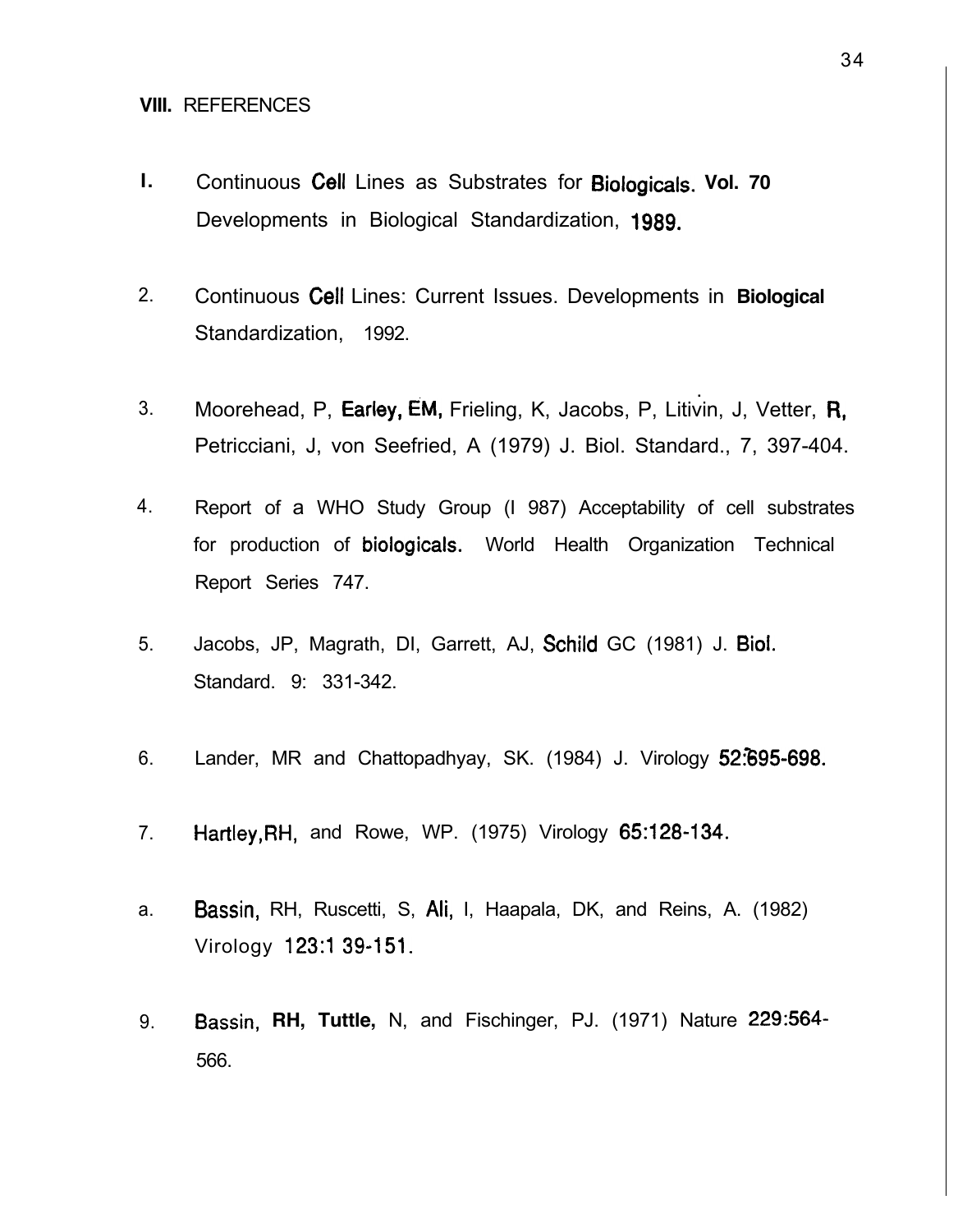- 10. Peebles, PT (1975) Virology, 67. 288-291.
- 1Oa Sommerfelt,MA,Weiss,RA, (1990) Virology 176.58-69.
- 11. Giovanela, BC, et al. (1978) Cancer, 42, 2269-2281.
- 12. Philips, B and Gazet, JC (1968) Nature, 220, 1140-l 141.
- 13. Wallace, R. Vasington, PJ, Petricciani, J. C (1971) Nature, 230, 454- \_ 455.
- 14. Van Steenis, G, van Wezel, AL (1982) Develop. Biol. Standard., 50, 37-46.
- 15. Freedman, VH, Shin, S, (1974) Cell, 3, 353-359.
- 16. Petricciani, JC, Levenbook, IS, Wierenga, ED, Jackson, L, Tiches, K, Locke, R, Koyfman, V, Yateman, T (1983) J. Tissue Culture Methods, 8, 177179.
- 17. Petricciani, JC, Levenbook, IS, Locke, R (1983) Investigational New Drugs, 1, 297302.
- 18. Noguchi, PD, Johnson JB, O'Donnell, R, Petricciani, JC (1978) Science, 199, 980-982.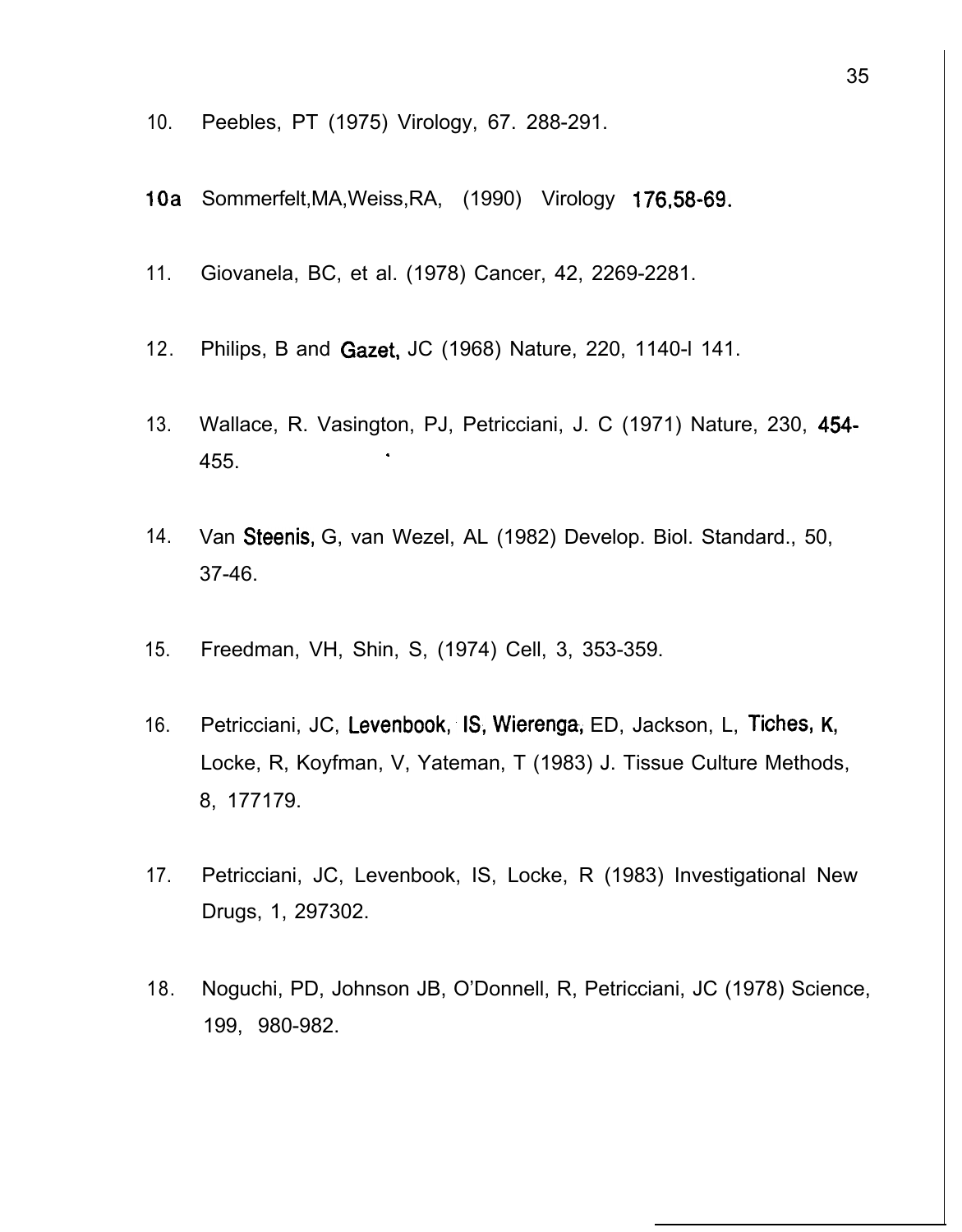# **Letter to the Manufacturers** of Biological Products

May 3, 1991

**Dear** Biologic Product Manufacturer:

The Center for Biologics Evaluation and Research (CBER) is seeking clarification of the procedures and precautions used in controlling materials of bovine or ovine origin used in the manufacture of **biologic** products intended for administration to humans. This will assist CBER in evaluating the impact of I evolving information regarding - infectious **agents** potentially present in materials from bovine or ovine sources (e.g., spongiform encephalopathies).

We are therefore requesting, pursuant to 21 CFR 207.31, that manufacturers of biologic products provide information regarding the source(s) and control of any bovine- or ovine-derived material(s) used in preparing products to be administered to humans for prophylaxis, therapy, or diagnosis. This request is not only for information relating to material that is directly incorporated into the product, but also for information on any materials used in manufacturing (e.g., enzymes, cell culture components, chromatographic media, etc.).

Some specific examples of materials that are, or may be, of bovine or ovine origin include bovine fetal serum, bovine serum albumin, fetuin, proteolytic enzymes (e.g., protease, trypsin, chymotrypsin, etc.), deoxyribonucleases (this is not intended to be a complete listing). If you are unsure of the origin of a component used in the preparation of your products, please obtain this information from the supplier.

Please submit the following information regarding each biologic product that you manufacture under an accepted product license, pending license application or amendment, or investigational new drug application (IND) (This information should not be submitted to your license, license application or amendment, or IND; see instructions below):

The name and status (licensed, license pending, or IND) of each biologic product.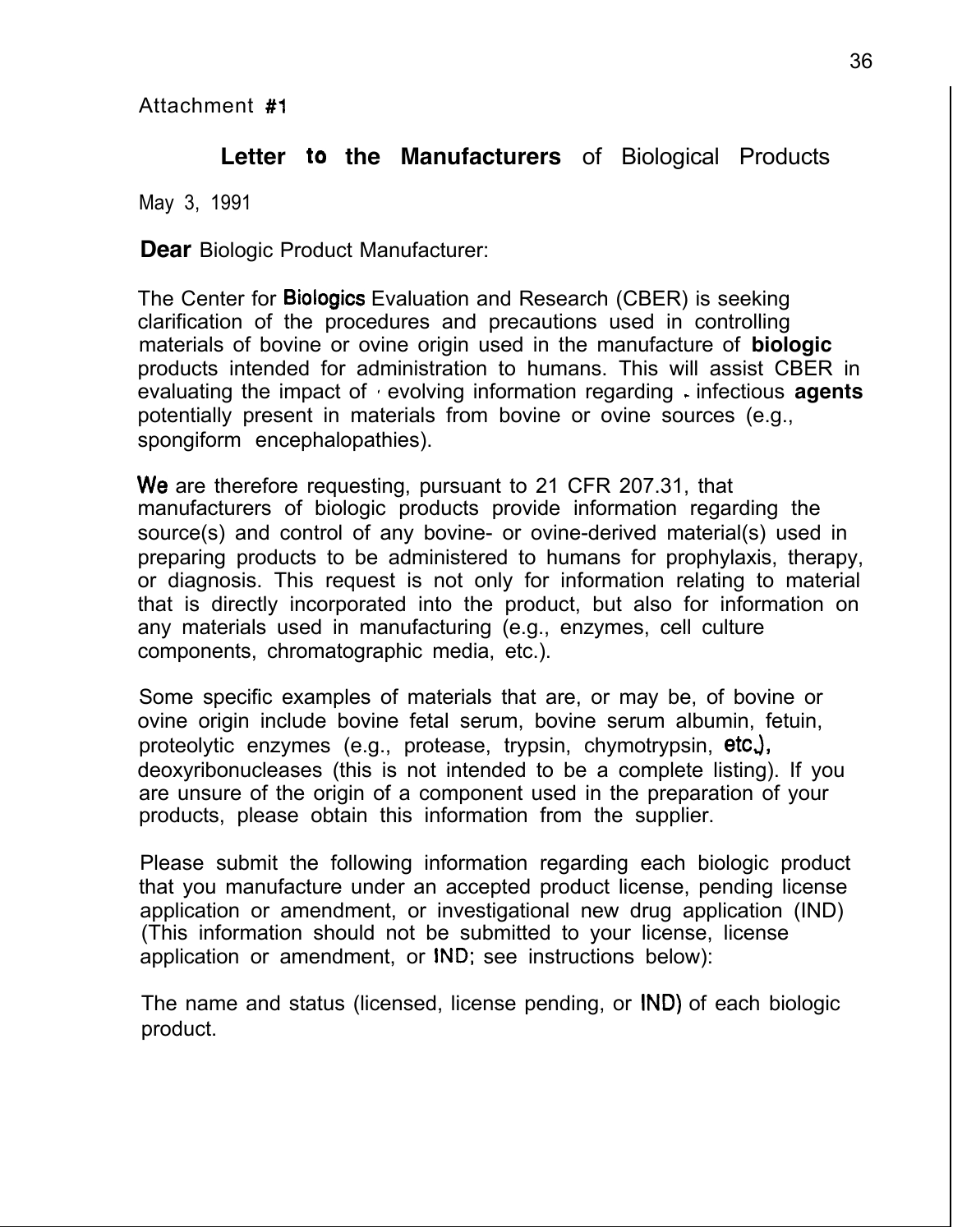Page 2 - Biologic Product Manufacturer

For each product, a list of the material(s) derived from bovine or ovine sources used directly in the product or in manufacturing. If no material from bovine or ovine sources is used, indicate "none" in response.

The name and address of the supplier(s) of each bovine- or ovine-derived material.

A description of the controls utilized by you and the supplier(s) of **bovine**or ovine-derived material(s) to assure and document the health and country of origin of the animals used in production of these materials.

A description of the testing performed on each lot of bovine- or ovinederived material, including the acceptance criteria used. Indicate if the testing is performed by you or the supplier. If performed by the supplier, indicate if you receive detailed test results or summary information.

We request that you submit this information within 60 days of the above date to:

Gerald V. Quinnan, Jr., M.D. Acting Director Center for Biologics Evaluation and Research Division of Biostatistics and Epidemiology Attention: HFB-250, Building 29-BSE 8800 Rockville Pike Bethesda, MD 20892

Sincerely yours,

Gerald V. Quinnan, Jr., M.D. Acting Director Center for Biologics Evaluation and Research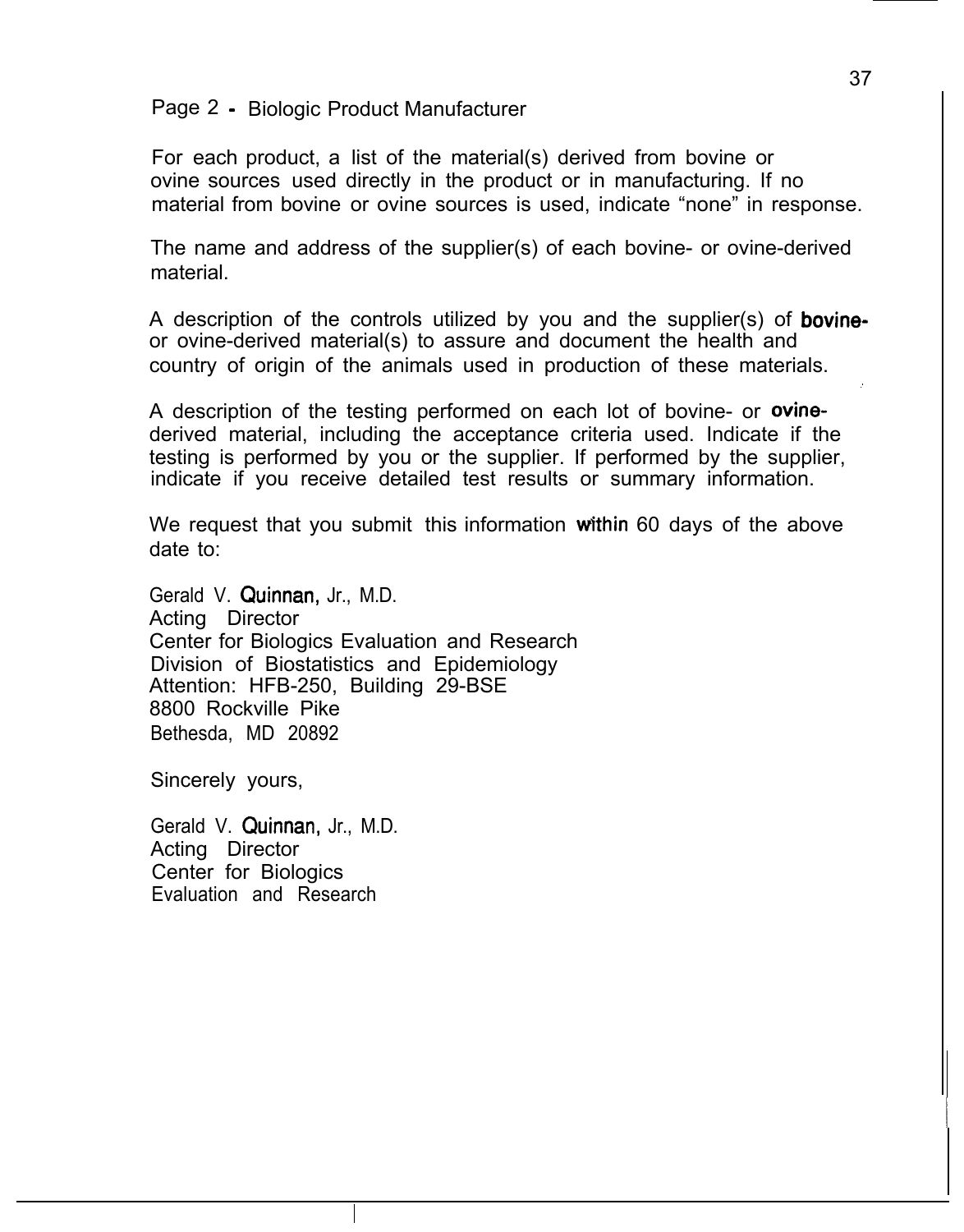## **RECOMMENDED PROCEDURES FOR DETECTION OF MYCOPLASMA CONTAMINATION IN BIOLOGICAL PRODUCTS PRODUCED IN CELL SUBSTRATES**

Each licensed biological product produced in cell substrates (e.g., viral vaccines, monoclonal antibodies, immunological modulators, interferon and other cytokines, erythropoietin, growth factors, and similar products) must be tested to ensure the absence of mycoplasmal contamination. For most such products, testing should be performed on the virus seed and/or master cell banks, cell substrate and a representative portion (not more . . than 10 percent) of each working cell stock used for manufacture of the product. Each lot of product harvest concentrate should be tested prior to clarification, filtration, purification, and inactivation, although testing at this stage of the manufacturing process may not be appropriate for all products. Prior to testing, the product harvest concentrate sample should generally be stored between 2 and  $8^{\circ}$  C for 24 hours or less or at -60 $^{\circ}$  C or lower for 24 hours or more.

As specified in 21 CFR 610.30, mycoplasmal contamination testing must be performed by both the agar and broth media procedure and the indicator cell culture procedure or by a procedure demonstrated to be comparable. The procedural steps recommended for performing both of these procedures are provided below.

The Center for Biologics Evaluation. and Research will provide guidance regarding any or all aspects of these procedures.

### A. AGAR AND BROTH MEDIA PROCEDURE

(I) Each lot of agar and broth medium should be free of antibiotics except for penicillin, and each lot of medium should be examined for mycoplasmal growth-promoting properties. To demonstrate the capability of the media to detect known mycoplasma contaminants, use the mycoplasmal Cultures specified below in (3)(i) as positive controls.

(2)(i) Inoculate no less than 0.2 milliliter (ml) of the product harvest concentrate sample in evenly distributed amounts over the surface of 2 or more agar plates of 1 medium formulation.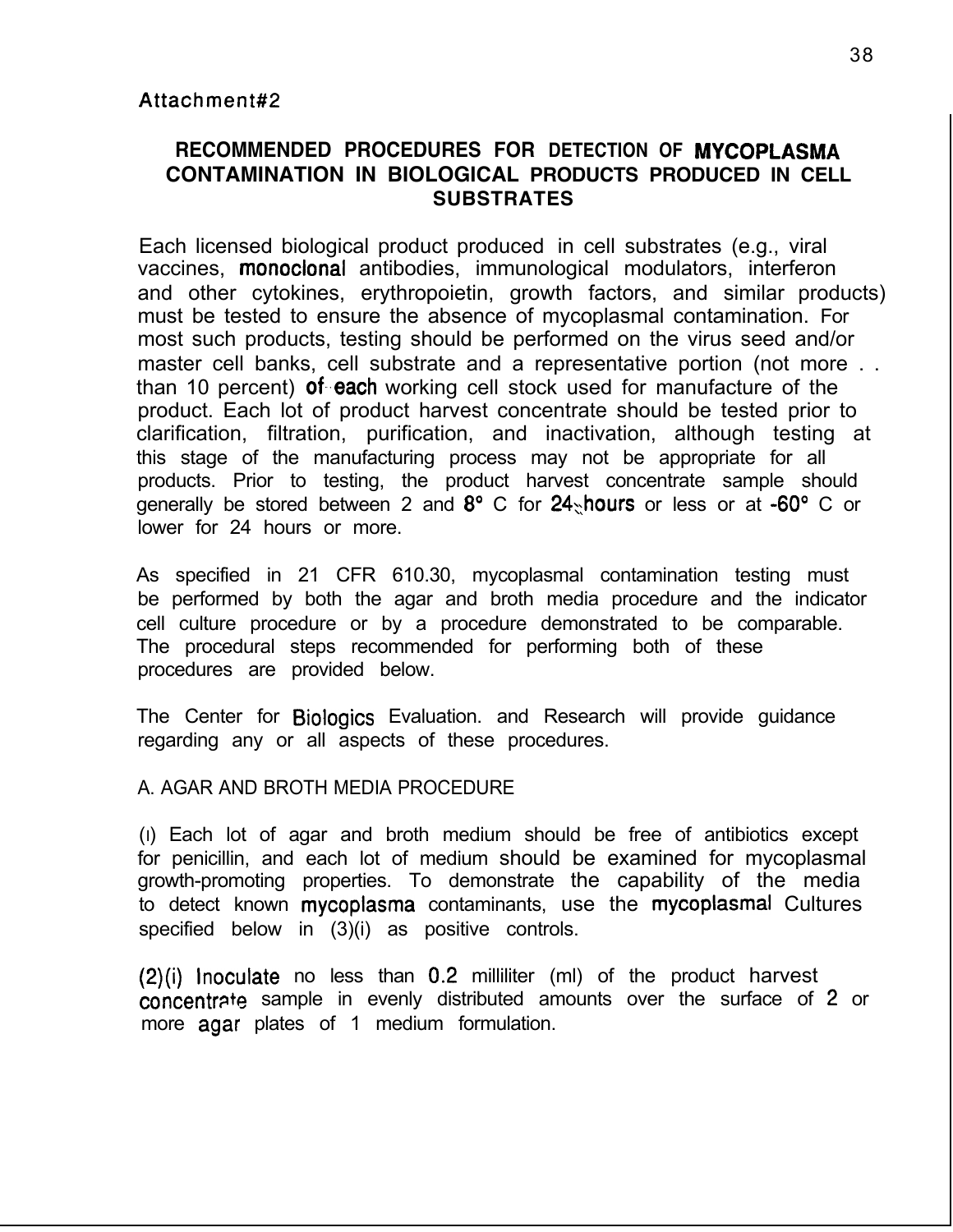(ii) Inoculate no less than 10 ml of the product harvest concentrate sample into a flask containing 50 ml of broth medium which is incubated at  $36 + 1^{\circ}$  C.

(iii) Test 0.2 ml of the- broth culture on the  $3rd$ , 7th, and 14th days of incubation by subculture onto 2 or more agar plates of the same medium formulation as that used above in (i).

(iv) Incubate 2 of the initial isolation plates and 2 each of the three subculture plates in a 5 to 10 percent carbon dioxide in nitrogen and/or hydrogen atmosphere containing less than 0.5 percent oxygen during the test incubation period.

(v) Incubate all culture agar plates for no less than 14 days at  $36 + 1 \cdot C$ and observe them microscopically at IO time magnification (100x) or greater for growth of mycoplasmal colonies.

(3)(i) Include in each test at least 2 known mycoplasma species or strains as positive controls, 1 of which should be a dextrose fermenter (i.e., M. pneumoniae strain FH or equivalent species or strains) and 1 of which should be an arginine hydrolyzer (i.e., M. orale strain CH19299 or equivalent species or strains). Positive control cultures should be not more than 15 passages from isolation and should be used in a standard inoculum of 100 colony forming units (CFU) or 100 color-changing units (CCU) or less.

(ii) Include uninoculated agar medium as a negative control.

 $(4)$  Interpret the results of the procedure according to the specification detailed below in (C)(l -4).

B. INDICATOR CELL CULTURE PROCEDURE

(I) Using a Vera cell culture substrate, pretest the procedure by using the mycoplasmal cultures specified below in (3)(i) as positive controls to demonstrate the capability of the cell substrate to detect known fastidious mycoplasmal contaminants. An equivalent indicator cell substrate may be acceptable if data demonstrate at least equal sensitivity for the detection of known mycoplasmal contaminants.

(2)(i) Inoculate no less than 1 ml of the product harvest concentrate samples to 2 or more indicator cell cultures grown on cover slips in dishes or equivalent containers.